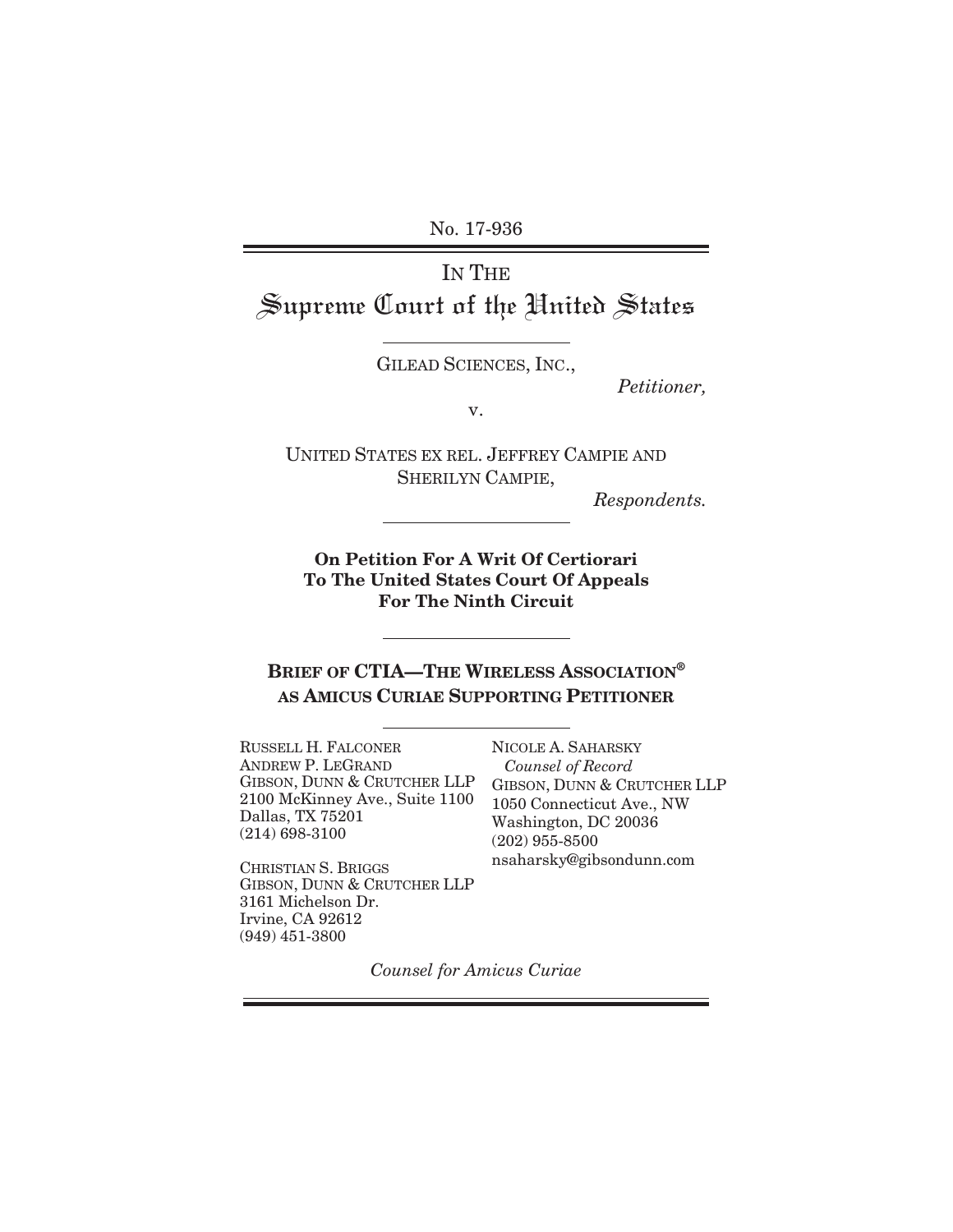# **TABLE OF CONTENTS**

# **Page**

|    |                                                                                                       | INTEREST OF AMICUS CURIAE1                                                                                                                                 |
|----|-------------------------------------------------------------------------------------------------------|------------------------------------------------------------------------------------------------------------------------------------------------------------|
|    |                                                                                                       |                                                                                                                                                            |
|    |                                                                                                       |                                                                                                                                                            |
| Ι. | Meritless FCA Suits Impose<br>Significant Costs On Companies That<br>Do Business With The Government4 |                                                                                                                                                            |
|    |                                                                                                       | A. Meritless FCA Suits Are On The                                                                                                                          |
|    | В.                                                                                                    | Meritless FCA Suits Impose<br>Significant Costs On Taxpayers,<br>Government Contractors, And The                                                           |
|    |                                                                                                       | II. The Materiality Element Is A Critical<br><b>Mechanism For Dismissing Meritless</b>                                                                     |
|    |                                                                                                       | A. Courts Must Be Able To Dismiss<br>Meritless FCA Suits At The                                                                                            |
|    | Β.                                                                                                    | <i>Escobar</i> Provides Important<br>Guidance On Materiality In FCA<br>Cases, But More Is Needed13                                                         |
|    |                                                                                                       | III. The Court Should Grant Certiorari To<br><b>Ensure That The Lower Courts</b><br>Correctly Apply The Materiality<br>Requirement At The Pleading Stage15 |
|    |                                                                                                       | A. The Courts Of Appeals Have<br>Disagreed On The Question                                                                                                 |

i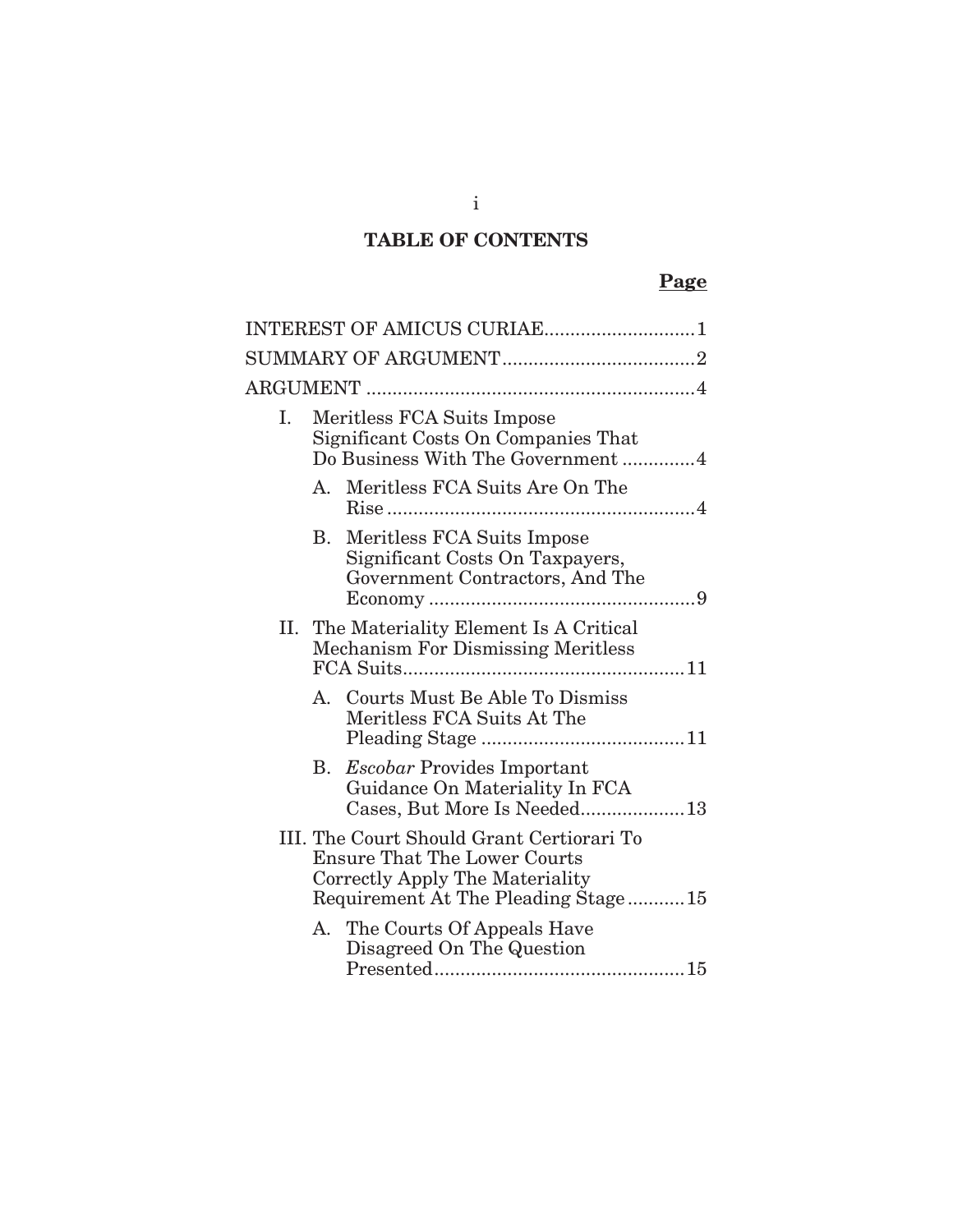### **TABLE OF CONTENTS** (continued)

# **Page**

|  | B. The Ninth Circuit Seriously Erred<br>In Evaluating Materiality In This |  |
|--|---------------------------------------------------------------------------|--|
|  |                                                                           |  |
|  | C. This Court's Review Is Warranted                                       |  |
|  |                                                                           |  |
|  |                                                                           |  |

## ii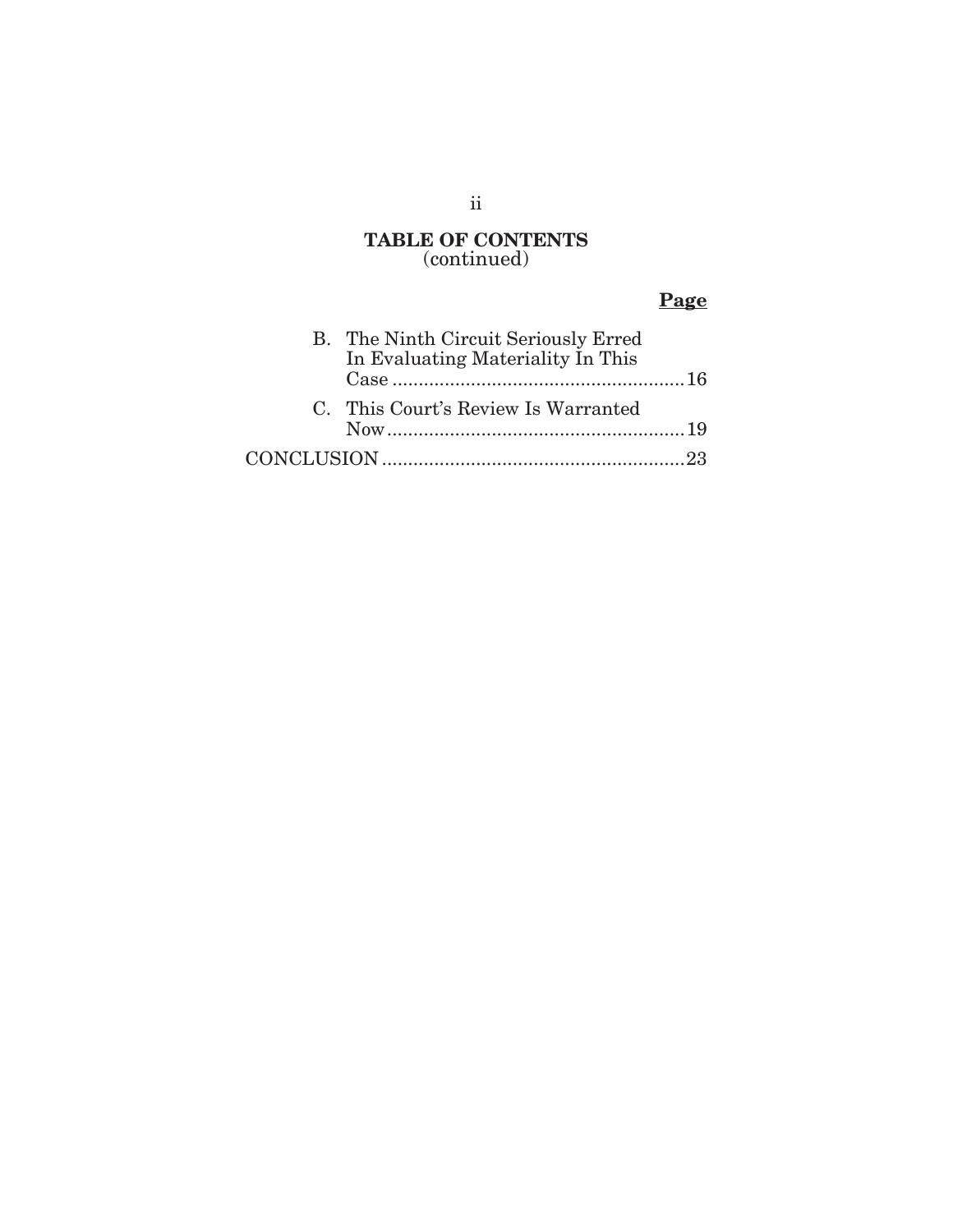# **TABLE OF AUTHORITIES**

# **Page(s)**

# **Cases**

| A1 Procurement, LLC v. Thermcor, Inc.,<br>No. 2:15cv15, 2017 WL 2881350                |
|----------------------------------------------------------------------------------------|
| Abbott v. BP Expl. & Prod., Inc.,                                                      |
| City of Arlington v. FCC,                                                              |
| City of Chicago v. Purdue Pharma L.P.,<br>211 F. Supp. 3d 1058 (N.D. Ill. 2016) 16, 20 |
| Coyne v. Amgen, Inc.,<br>No. 17-1522, 2017 WL 6459267 (2d)                             |
| $D'Agostino$ v. ev3, Inc.,                                                             |
| Graham Cty. Soil & Water v. U.S. ex rel.<br>Wilson,                                    |
| Hughes Aircraft Co. v. U.S. ex rel.<br>Schumer,                                        |
| Limelight Networks, Inc. v. Akamai<br>Techs., Inc.,                                    |
| Newton v. Merrill Lynch, Pierce, Fenner<br>& Smith, Inc.,                              |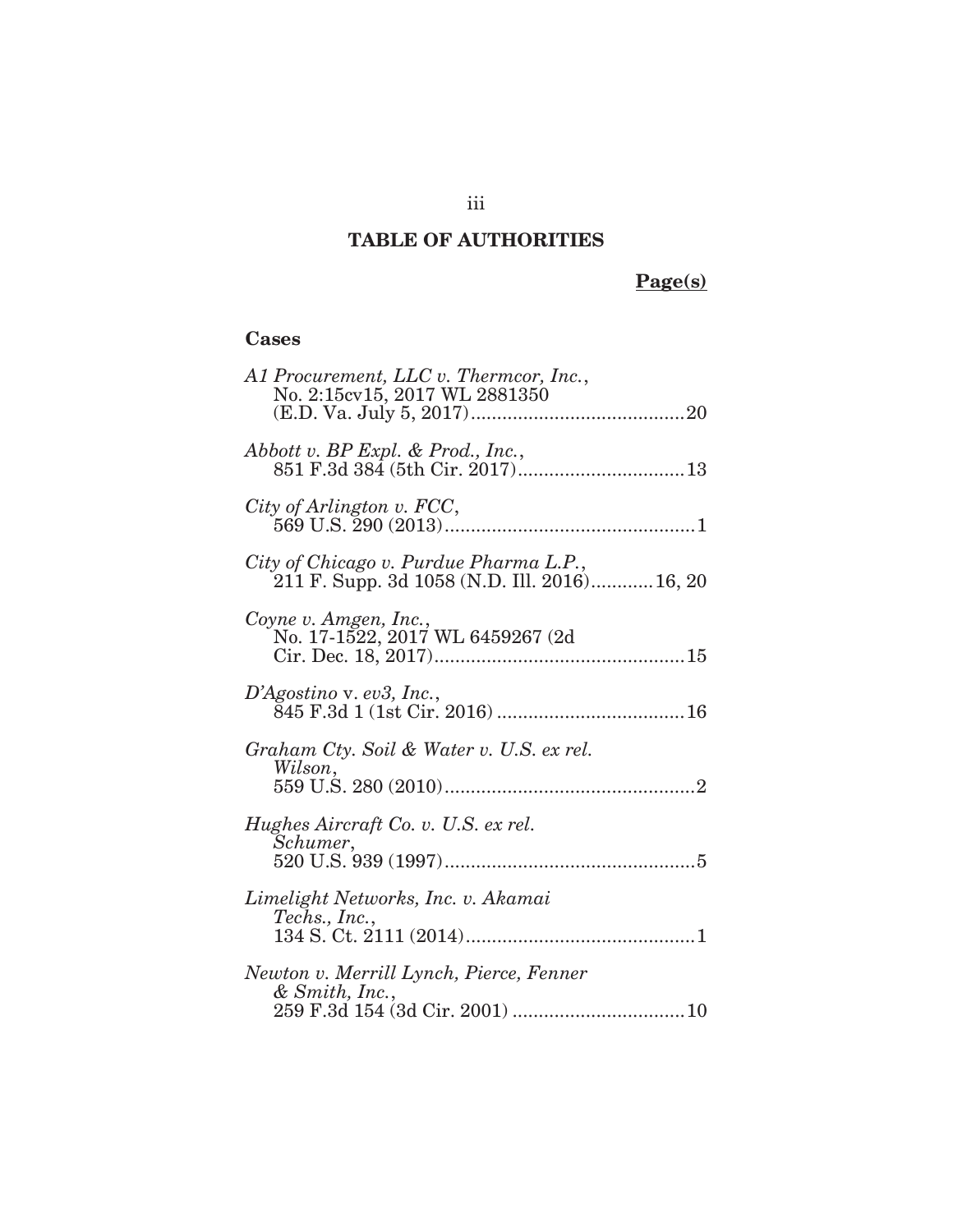**Page(s)** 

| Rose v. Stephens Inst.,<br>No. 09-cv-05966, 2016 WL 5076214                                                            |
|------------------------------------------------------------------------------------------------------------------------|
| Schindler Elevator Corp. v. U.S. ex rel.<br>Kirk,                                                                      |
| Smith v. Carolina Med. Ctr.,<br>No. 11-2756, 2017 WL 3310694 (E.D.                                                     |
| <i>Sprint Comme'ns, Inc. v. Jacobs,</i>                                                                                |
| T-Mobile S., L.L.C. v. City of Roswell,                                                                                |
| United States v. Bornstein,                                                                                            |
|                                                                                                                        |
| United States v. Green,                                                                                                |
| United States v. Mackby,                                                                                               |
| United States v. Sanford-Brown, Ltd.,<br><i>tted States v. Sanford-Brown, Ltd.,<br/>840 F.3d 445 (7th Cir. 2016)13</i> |
| U.S. ex rel. Am. Sys. Consulting, Inc. v.<br>ManTech Advanced Sys. Int'l,                                              |

iv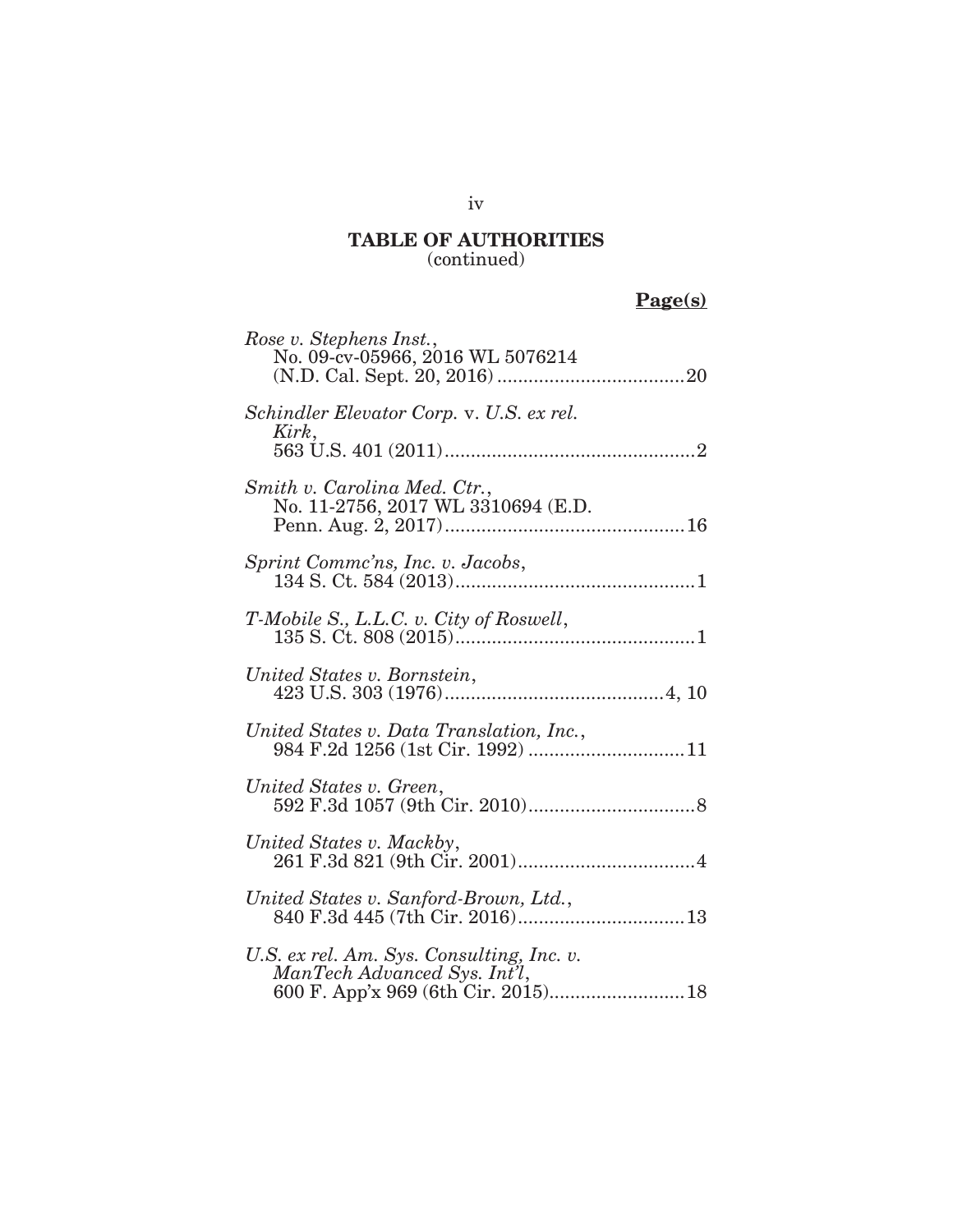# **Page(s)**

| U.S. ex rel. Bahnsen v. Boston Scientific,<br>No. 11-1210, 2017 WL 6403864                    |
|-----------------------------------------------------------------------------------------------|
| U.S. ex rel. Beauchamp v. Academi<br><i>Training Ctr., Inc.,</i>                              |
| U.S. ex rel. Brown v. Celgene Corp.,<br>226 F. Supp. 3d 1032 (C.D. Cal.                       |
| U.S. ex rel. Curtin v. Barton Malow Co.,<br>No. 14-2584, 2017 WL 2453032                      |
| U.S. ex rel. Emanuele v. Medicor<br>Assocs.,<br>242 F. Supp. 3d 409 (W.D. Penn.               |
| U.S. ex rel. Escobar v. Universal Health<br>Servs.,                                           |
| U.S. ex rel. Hall v. LearnKey, Inc.,<br>No. 2:14-cv-379, 2017 WL 1592472                      |
| U.S. ex rel. Harman v. Trinity Indus.<br>Inc.,<br>872 F.3d 645 (5th Cir. 2017) 10, 13, 14, 18 |
| U.S. ex rel. Jamison v. McKesson Corp.,                                                       |

### v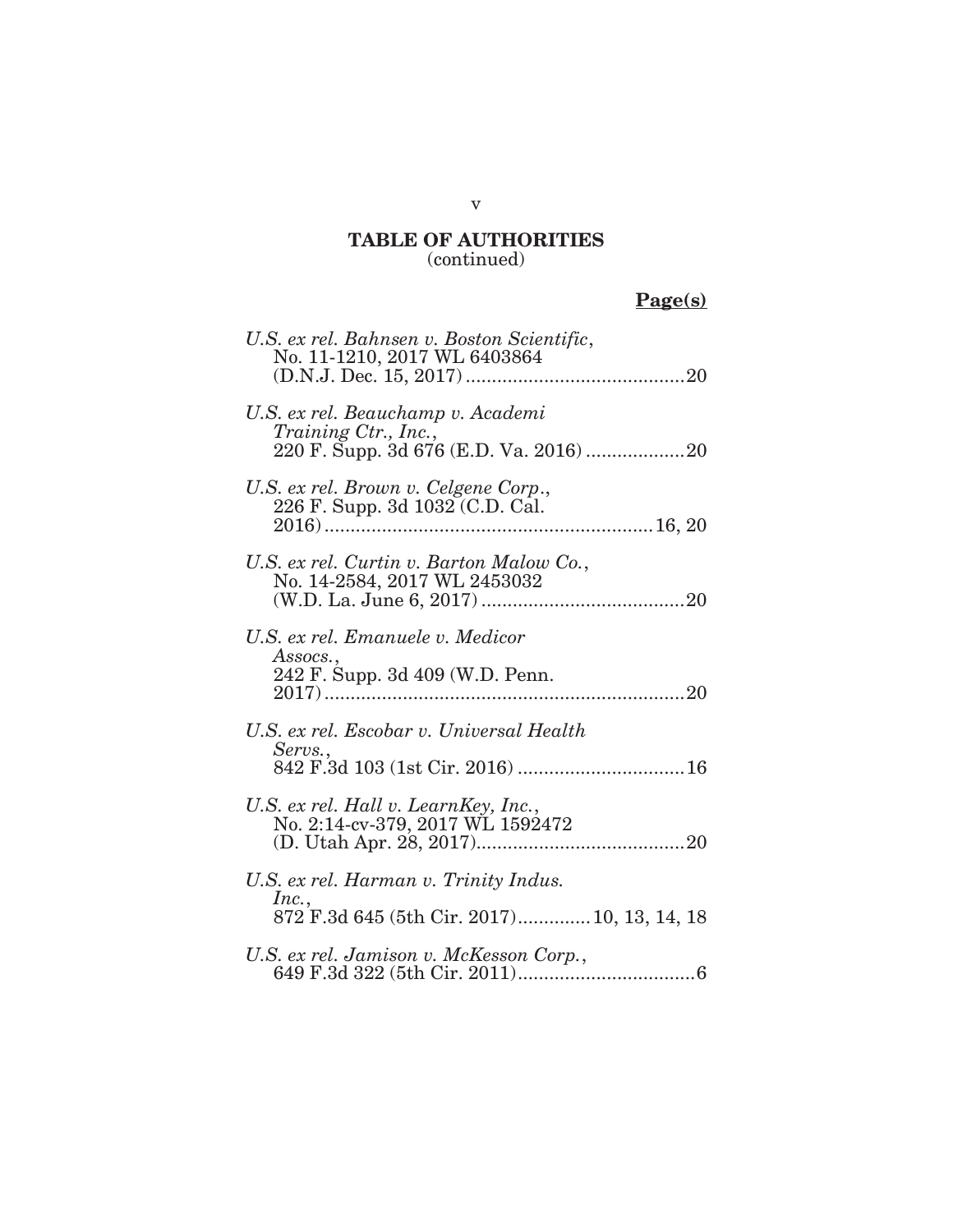# **Page(s)**

| U.S. ex rel. Kolchinsky v. Moody's Corp.,<br>No. 12cv1399, 2017 WL 3841866                          |
|-----------------------------------------------------------------------------------------------------|
| U.S ex rel. Lee. v. N. Adult Daily Health<br>Care Ctr.,                                             |
| U.S. ex rel. Lott v. Not-For-Profit Hosp.<br>Corp.,<br>No. 16-cv-1546, 2017 WL 5186344              |
| U.S. ex rel. Lutz v. Berkeley HeartLab,<br>Inc.,<br>No. 9:14-230, 2017 WL 4803911                   |
| U.S. ex rel. Mateski v. Raytheon Co.,<br>No. 2:06-cv-03614, 2017 WL 3326452                         |
| U.S. ex rel. McBride v. Halliburton Co.,<br>848 F.3d 1027 (D.C. Cir. 2017) 13                       |
| U.S. ex rel. Nargol v. DePuy<br>Orthopaedics, Inc.,<br>865 F.3d 29 (1st Cir. 2017)  15, 16          |
| U.S. ex rel. Petratos v. Genentech Inc.,                                                            |
| U.S. ex rel. Prather v. Brookdale Senior<br>Living Cmtys., Inc.,<br>265 F. Supp. 3d 782 (M.D. Tenn. |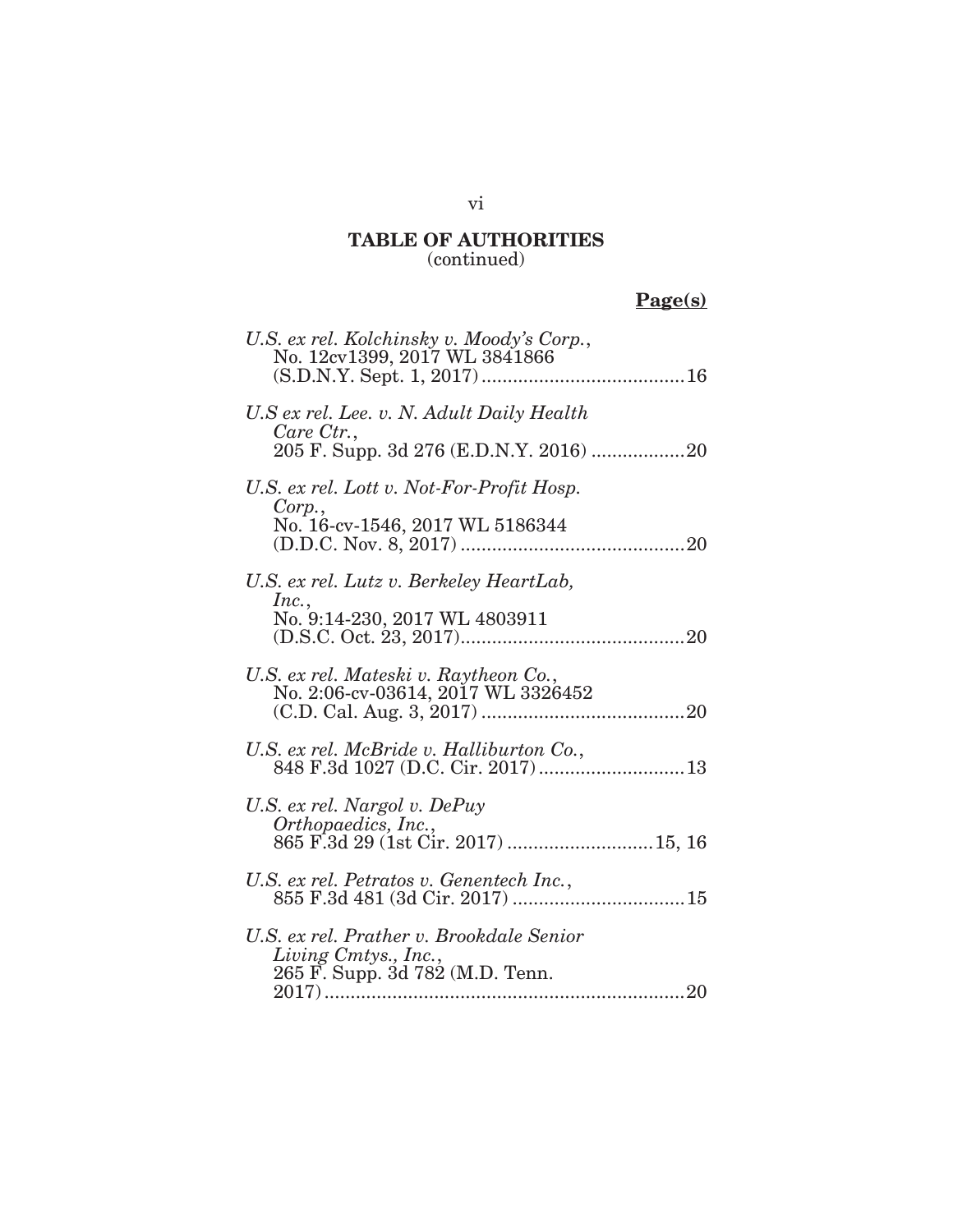# **Page(s)**

| U.S. ex rel. Rostholder v. Omnicare,                                                                                  |
|-----------------------------------------------------------------------------------------------------------------------|
| Inc.,                                                                                                                 |
| U.S. ex rel. Ruckh v. Salus Rehab, LLC,<br>No. 8:11-cv-1303, 2018 WL 375720                                           |
| U.S. ex rel. Schimelpfenig v. Dr. Reddy's<br>Labs., Ltd.,<br>No. 11-4607, 2017 WL 1133956 (E.D.                       |
| U.S. ex rel. Scutellaro v. Capitol Supply,<br>Inc.,<br>No. 10-1094, 2017 WL 1422364                                   |
| U.S. ex rel. Se. Carpenters Reg'l Council<br>v. Fulton Cty., Ga.,<br>No. 1:14-cv-4071, 2016 WL 4158392                |
| U.S. ex rel. Thomas v. Black & Veatch<br>Special Projects Corp.,                                                      |
| U.S. ex. rel. Williams v. City of<br>Brockton,<br>No. 12-cv-12193-IT, 2016 WL<br>7429176 (D. Mass. Dec. 23, 2016)  16 |
| U.S. ex rel. Wood v. Allergan, Inc.,                                                                                  |
| Universal Health Servs., Inc. v. U.S. ex<br>rel. Escobar,                                                             |

## vii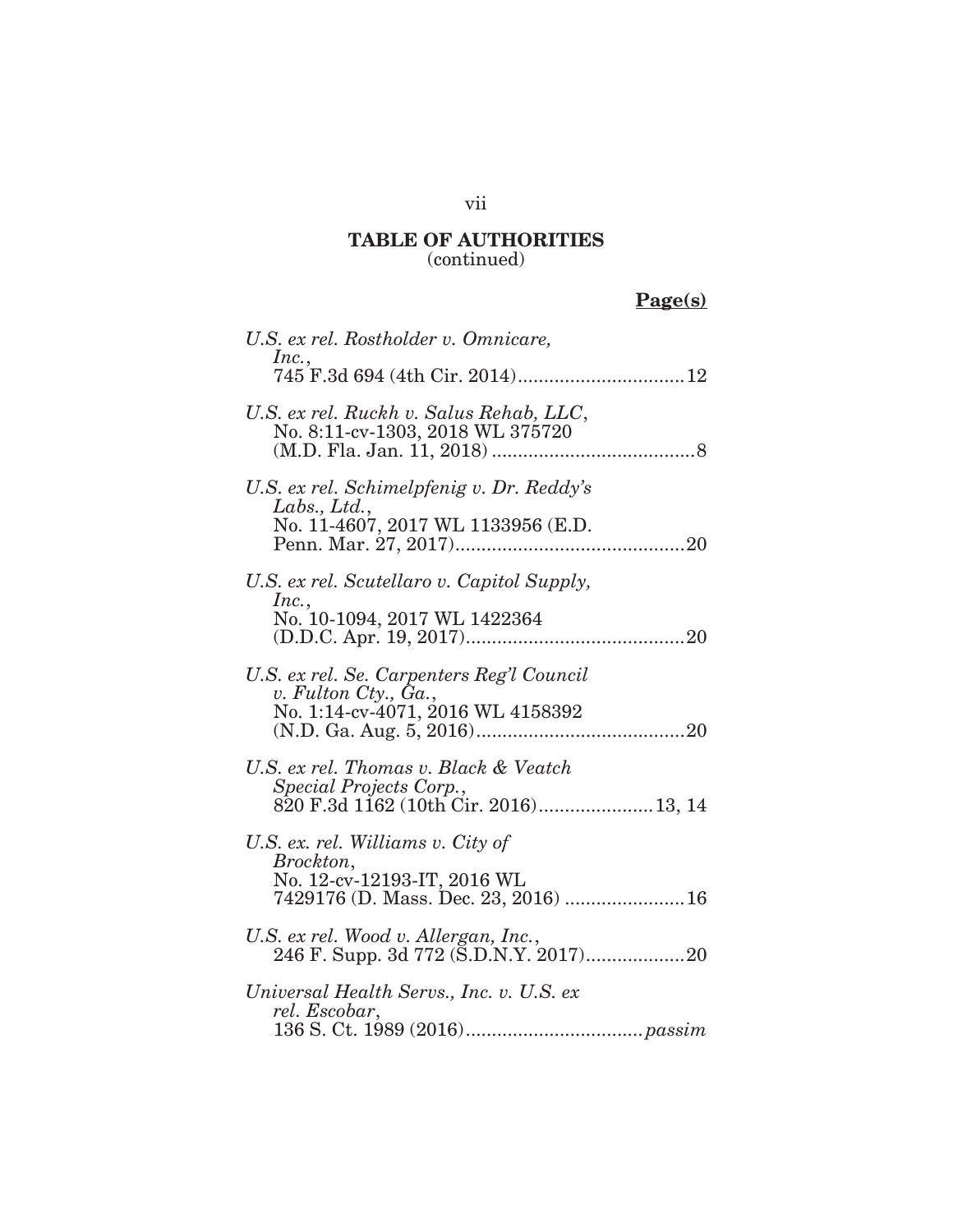# viii

#### **TABLE OF AUTHORITIES**  (continued)

# **Page(s)**

| <b>Statutes, Regulations, and Rules</b> |  |
|-----------------------------------------|--|
|                                         |  |
|                                         |  |
|                                         |  |
|                                         |  |
|                                         |  |
|                                         |  |
|                                         |  |
|                                         |  |

# **Other Authorities**

| Brief for the United States as Amicus<br>Curiae, U.S. ex rel. Chickoiyah<br>Miller v. Heritage College, 840 F.3d<br>494 (8th Cir. 2016) (No. 14-1760), |
|--------------------------------------------------------------------------------------------------------------------------------------------------------|
| Brief for the United States as Amicus<br>Curiae, U.S. ex rel. Escobar v.<br>Universal Health Servs., 842 F.3d<br>103 (1st Cir. 2016) (No. 14-1423),    |
| Christina Orsini Broderick, Note, Qui<br>Tam Provisions and the Public<br>Interest: An Empirical Analysis, 107                                         |
| Daniel Wilson, Escobar Prompts<br>Increased DOJ Interest in FCA                                                                                        |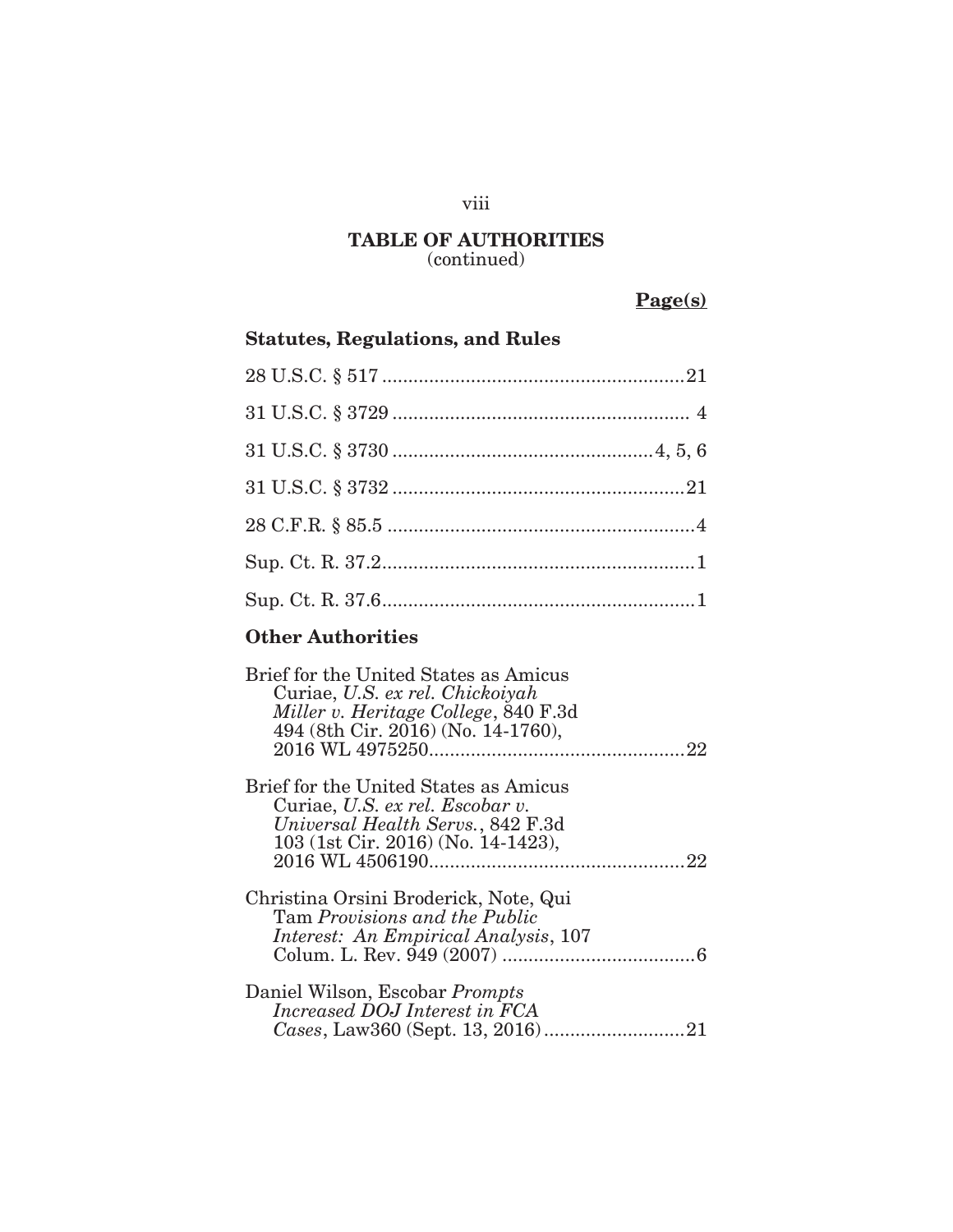# **Page(s)**

| Daniel Wilson, Gov't Statements Show<br><i>Expansive View of Escobar Liability,</i>                                                                                                |
|------------------------------------------------------------------------------------------------------------------------------------------------------------------------------------|
| James R. Murray et al., False Claims<br>Act Notice Issues: To Disclose, or Not<br>to Disclose, 22 Westlaw J. Ins.                                                                  |
| Joan H. Krause, "Promises to Keep":<br>Health Care Providers and the Civil<br><i>False Claims Act</i> , 23 Cardozo L. Rev.<br>1363(2002)<br>. 8                                    |
| John T. Boese & Beth C. McClain, Why<br>Thompson Is Wrong: Misuse of the<br>False Claims Act to Enforce the Anti-<br>Kickback Act, 51 Ala. L. Rev. 1                               |
| Jonathan Diesenhaus et al., Is that<br>Claim False?: Implied False<br>Certification Liability After Escobar,                                                                       |
| Letter from Jim Esquea, Asst. Sec'y,<br>U.S. Dep't of Health & Human<br>Servs., and Ronald Weich, Asst.<br>Att'y Gen., U.S. Dep't of Justice, to<br>Hon. Charles E. Grassley, U.S. |
| Michael Holt & Gregory Klass, Implied<br>Certification Under the False Claims                                                                                                      |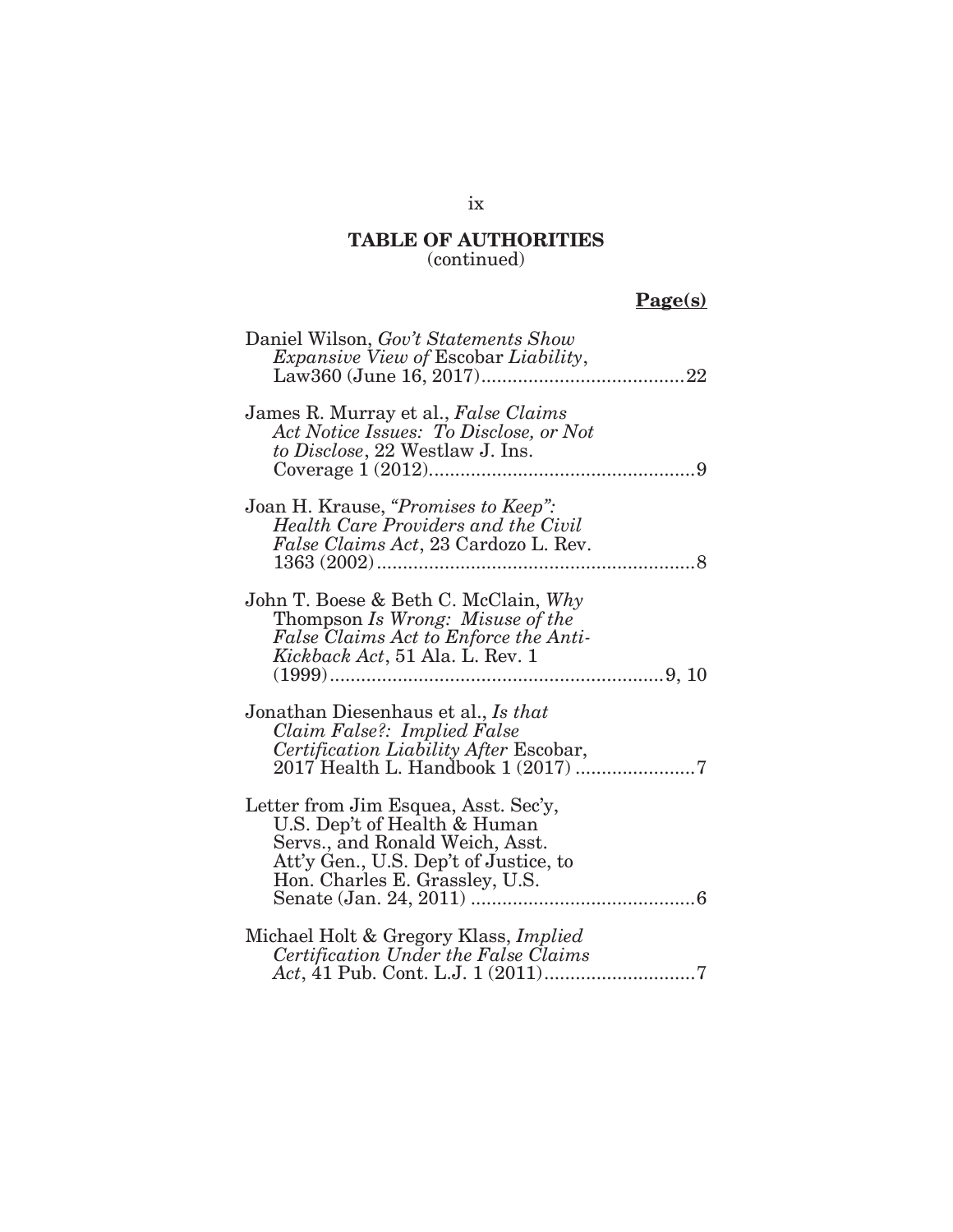# **Page(s)**

| Statement of Interest of the United<br>States, U.S. ex rel. Kolchinsky v.<br><i>Moody's Corp.</i> , No. 1:12-cv-1399                                               |  |
|--------------------------------------------------------------------------------------------------------------------------------------------------------------------|--|
| U.S. Dep't of Justice, Fraud Statistics -                                                                                                                          |  |
| U.S. Gov't Accountability Office, GAO-<br>17-244SP, Contracting Data<br>Analysis: Assessment of<br>Government-wide Trends (2017) 11                                |  |
| United States' Statement of Interest,<br>U.S. ex rel. Beauchamp v. Academi<br><i>Training Ctr.</i> , 220 F. Supp. 3d $676$<br>$(E.D. Va. 2016) (No. 1:11-cv-371),$ |  |
| United States' Statement of Interest,<br>U.S. ex rel. LaPorte v. Premier Educ.<br>Grp., L.P., No. 1:11-cv-3523 (D.N.J.                                             |  |
| United States' Statement of Interest,<br>U.S. ex rel. Zaya v. AstraZeneca<br>Biopharmaceuticals, No. 1:14-cv-                                                      |  |
| William E. Kovacic, The Civil False<br>Claims Act as a Deterrent to<br><i>Participation in Government</i><br><i>Procurement Markets, 6 Sup. Ct.</i>                |  |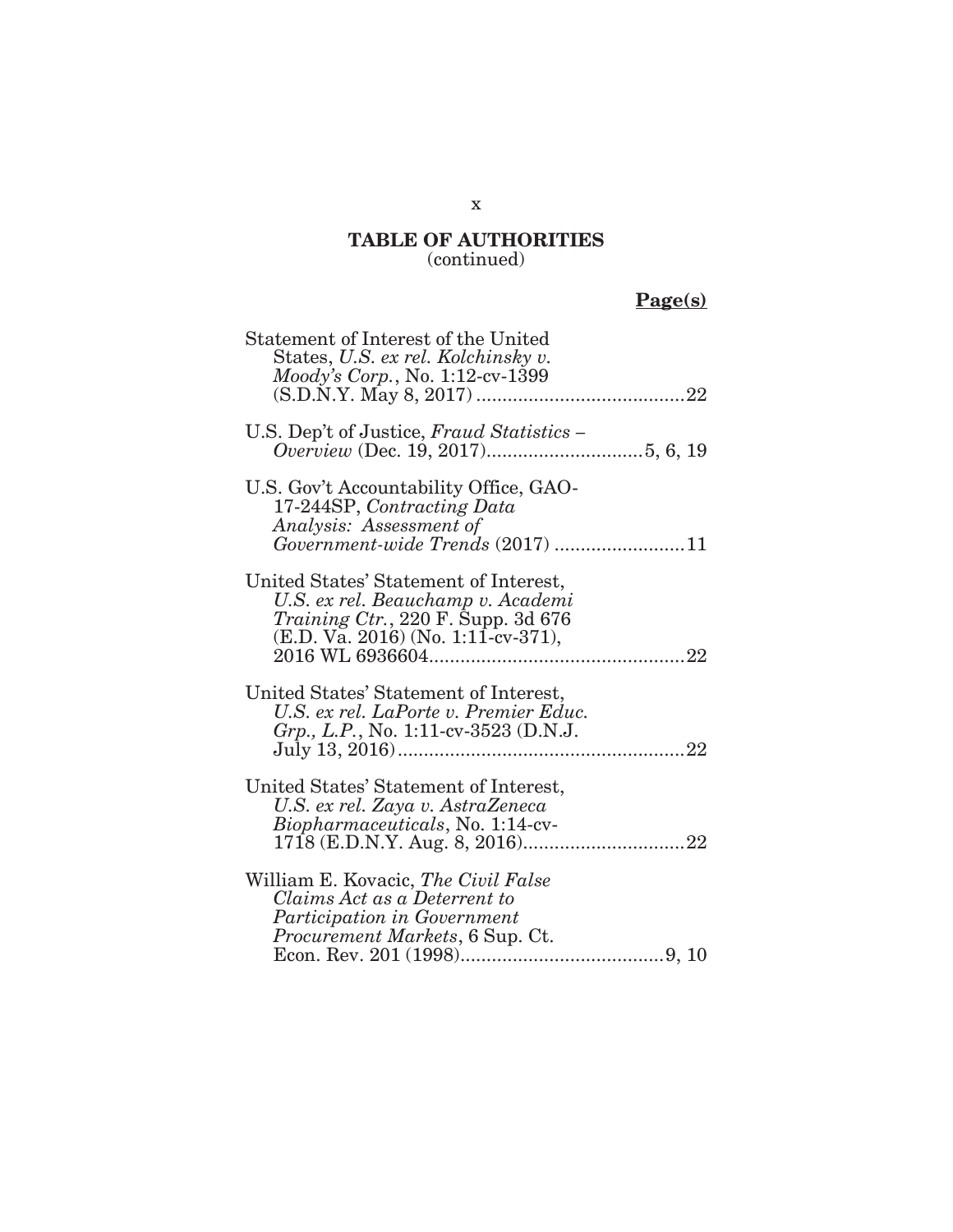#### **INTEREST OF AMICUS CURIAE**

CTIA—The Wireless Association® is an international nonprofit organization representing the wireless communications industry. CTIA's members include wireless carriers, suppliers, and manufacturers; telecommunications service providers; and many other contributors to the wireless communications in $dustry.<sup>1</sup>$ 

CTIA advocates for policies that support the wireless industry's continued growth and contribution to the American economy. CTIA has regularly filed amicus briefs in cases presenting issues of importance to its members, including False Claims Act cases. *See, e.g.*, *Universal Health Servs., Inc. v. U.S. ex rel. Escobar*, 136 S. Ct. 1989 (2016); *T-Mobile S., L.L.C. v. City of Roswell,* 135 S. Ct. 808 (2015); *Limelight Networks, Inc. v. Akamai Techs., Inc.,* 134 S. Ct. 2111 (2014); *Sprint Commc'ns, Inc. v. Jacobs,* 134 S. Ct. 584 (2013); *City of Arlington v. FCC,* 569 U.S. 290 (2013).

The question in this case is whether a *qui tam* relator's FCA suit should be dismissed on materiality grounds when the pleadings reveal that the federal government continued to pay claims after learning of an alleged regulatory or contractual infraction, and the pleadings offer no basis for overcoming the inference of immateriality that arises from that continued payment. In CTIA's view, the answer is yes. Like

 $\overline{a}$ 

<sup>&</sup>lt;sup>1</sup> No party or counsel for a party authored this brief in whole or in part, and no one other than amicus curiae*,* its members, or its counsel funded the preparation or submission of this brief. *See* Sup. Ct. R. 37.6. Counsel for petitioner and respondent received timely notice of this filing, and both consented to the filing through blanket consent letters filed with the Court. *See* Sup. Ct. R. 37.2.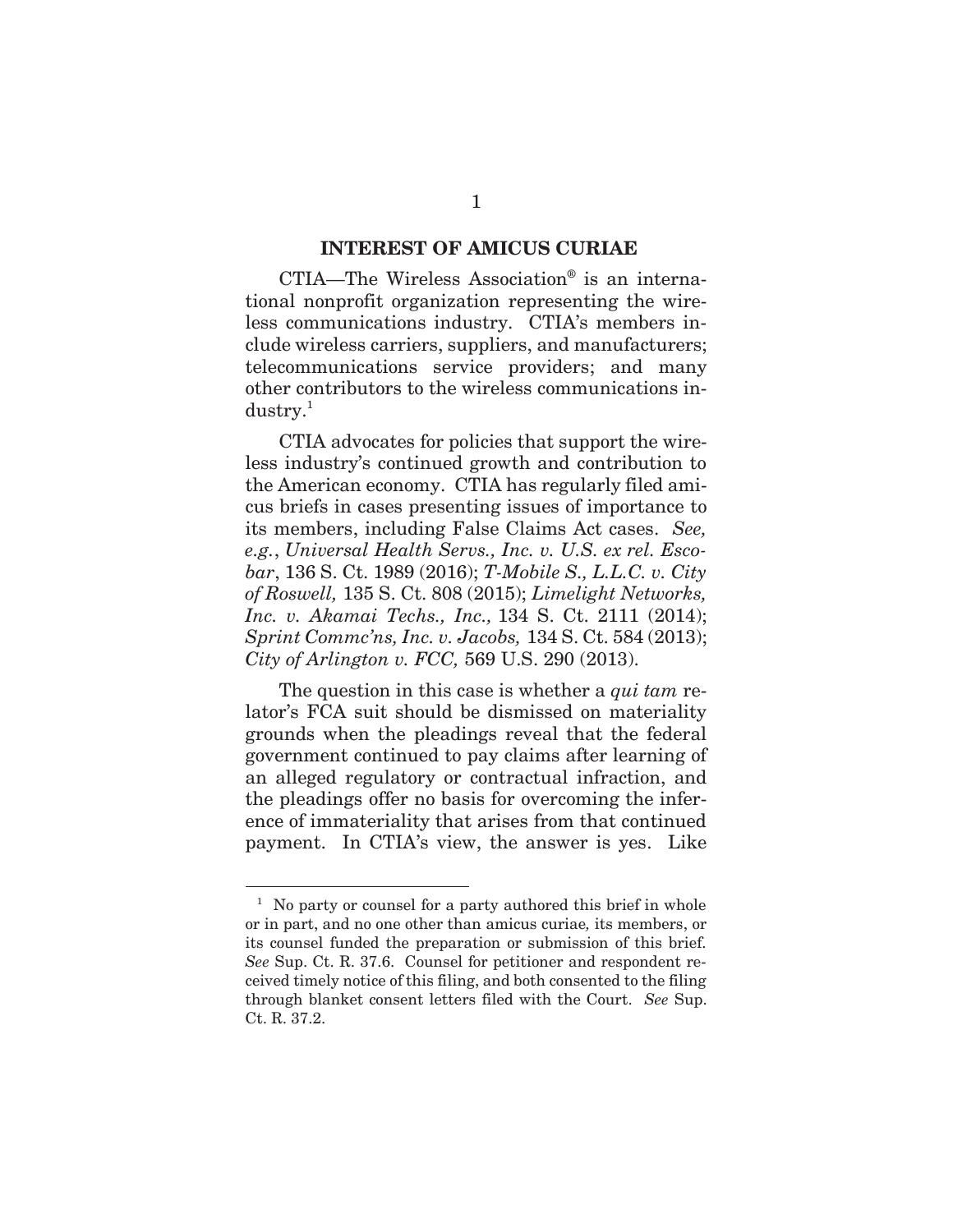other companies that frequently do business with the federal government, CTIA's members have a strong interest in ensuring that courts distinguish between lawsuits prosecuted by individuals with credible knowledge of undisclosed fraud and unfounded cases filed solely to extract large settlements. When the pleadings in a case show that an alleged regulatory or contractual infraction was immaterial because the government knew about the infraction and kept paying claims, the case should be dismissed.

### **SUMMARY OF ARGUMENT**

This Court's False Claims Act jurisprudence has always aimed to find "the golden mean between an inadequate and an excessive scope for private enforcement" of the Act. *Graham Cty. Soil & Water v. U.S. ex rel. Wilson*, 559 U.S. 280, 302 (2010). Consistent scrutiny of materiality at the pleading stage is an essential part of that effort.

Meritorious FCA claims serve the important purpose of deterring and punishing fraud on the government, but the FCA as interpreted by the Ninth Circuit essentially has become a lottery for the plaintiffs' bar. Over the past 30 years, the number of *qui tam* lawsuits filed each year has steadily increased. By 2017, an average of 13 new *qui tam* suits were filed each week. Many of these cases are just the type of opportunistic lawsuits this Court has warned about—efforts by a private citizen to reap a personal financial windfall while producing little benefit to the government. *See Schindler Elevator Corp.* v. *U.S. ex rel. Kirk*, 563 U.S. 401, 412–13 (2011).

Many of these *qui tam* suits are "implied false certification" cases that follow a common pattern: several years after the fact, a relator seeks draconian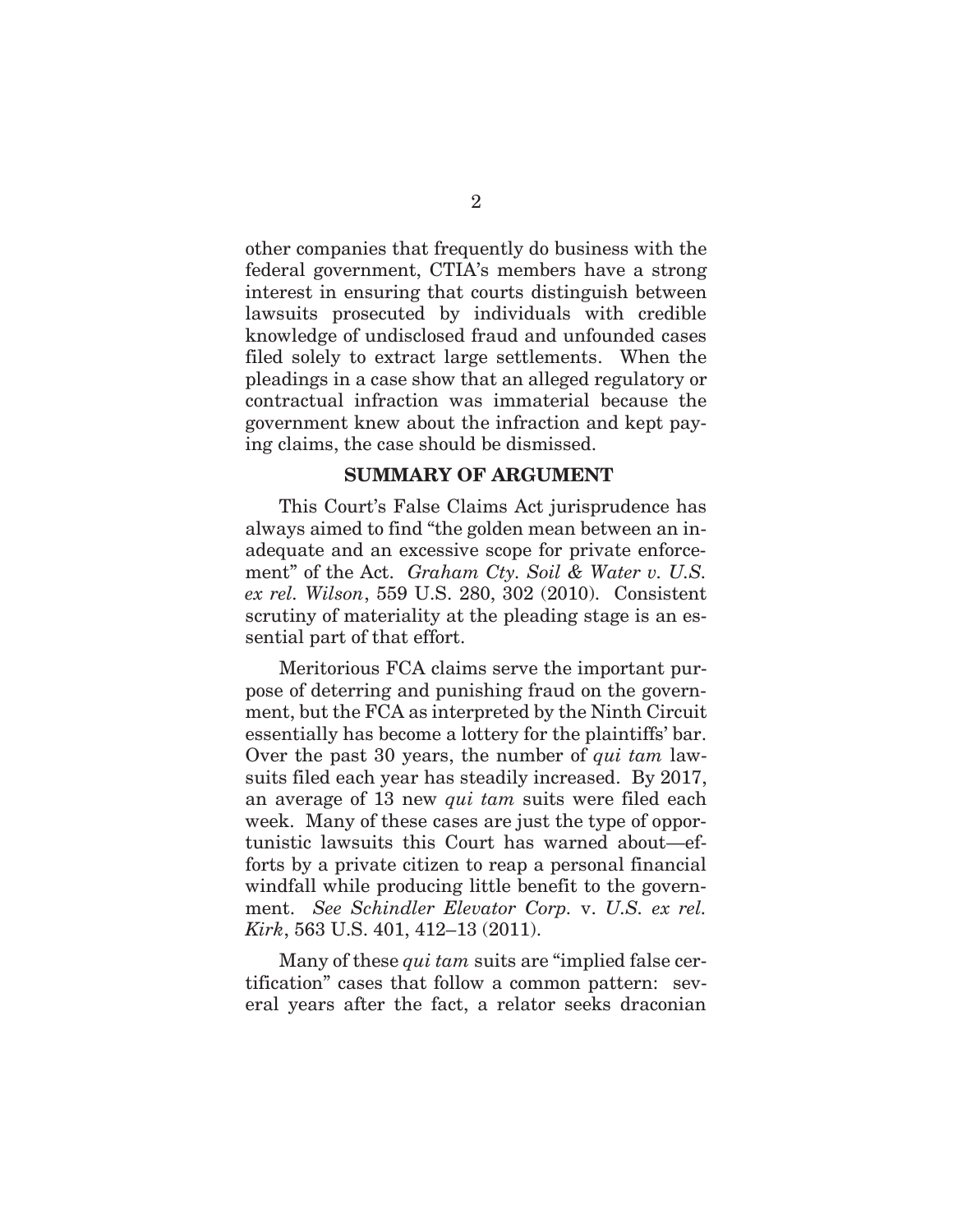monetary penalties based on nothing more than a purported violation of one of the thousands of statutory, regulatory, or contractual requirements applicable to a company that does business with the government. The government does not intervene and, despite having knowledge of the purported violation, continues to pay the contractor (often for years after acquiring such knowledge). Nonetheless, the defendant incurs significant costs in defending against the suit. Those costs end up being passed on to the government—and ultimately to taxpayers—in the form of higher prices paid by the government for goods and services.

To avoid these costs, defendants must be able to get meritless FCA suits dismissed on the pleadings. In *Universal Health Services, Inc. v. United States ex rel. Escobar*, 136 S. Ct. 1989 (2016), this Court recognized that the FCA's materiality requirement provides an important check on non-meritorious suits. The Court explained that when the government has learned of the defendant's alleged noncompliance and nonetheless has continued to pay the claims the defendant submits, that is strong evidence that the noncompliance is immaterial.

Since *Escobar*, however, the federal appellate courts have disagreed about whether a suit must be dismissed when the complaint alleges that the government knew of the defendant's alleged fraud and nonetheless paid the defendant's claims and nothing in the complaint suggests that the alleged fraud was material. The Ninth Circuit's decision in this case provides a vivid example of the lower courts' confusion, because it conflicts with *Escobar* in several important respects. Given the enormous amount of money involved in defending meritless cases and the large vol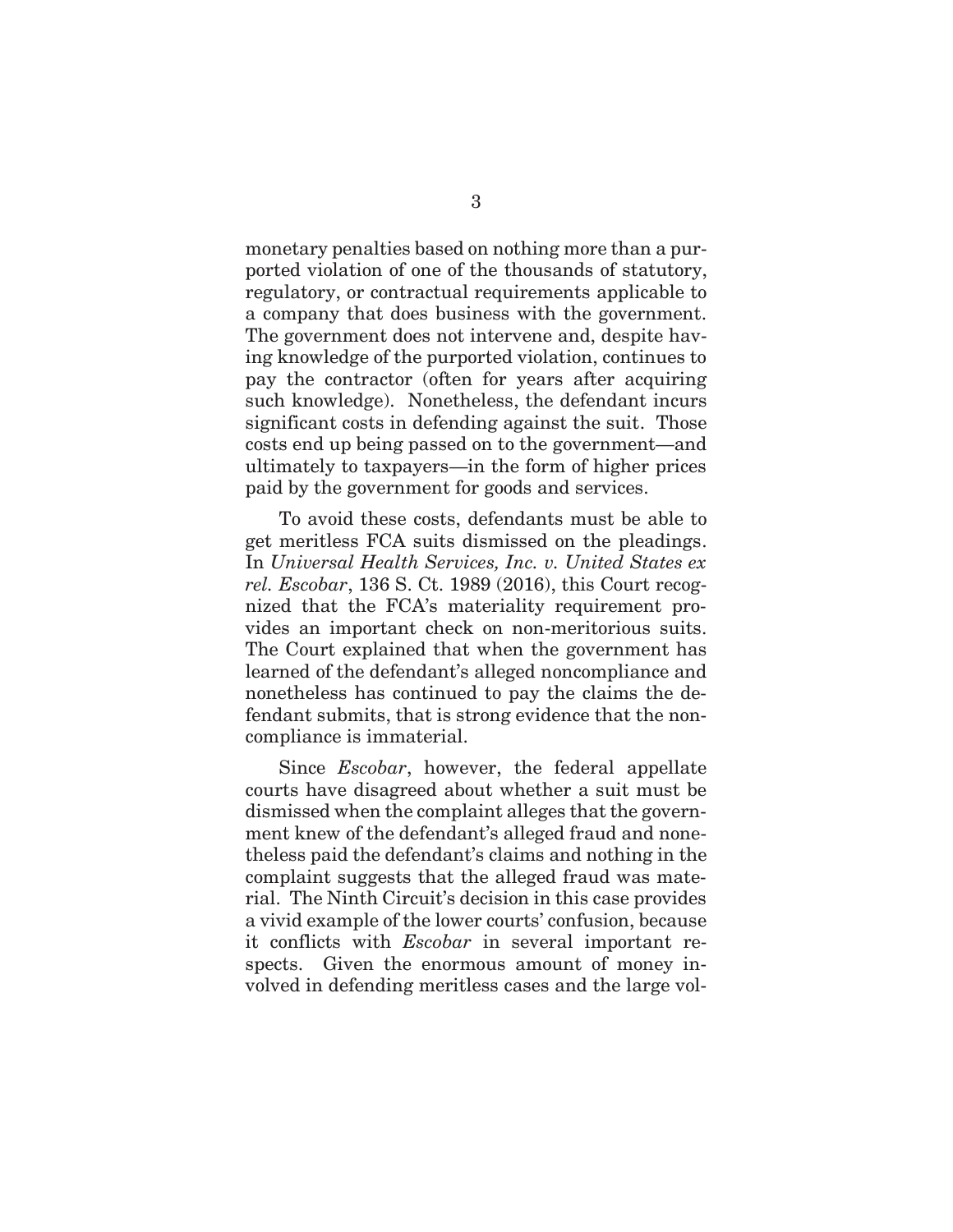ume of these suits, this Court's review is critical to ensure industries' ability to efficiently and effectively dispense with them.

#### **ARGUMENT**

## **I. MERITLESS FCA SUITS IMPOSE SIGNIFICANT COSTS ON COMPANIES THAT DO BUSINESS WITH THE GOVERNMENT**

### **A. Meritless FCA Suits Are On The Rise**

1. The False Claims Act (FCA), 31 U.S.C. § 3729 *et seq.*, imposes significant penalties on those who knowingly present false or fraudulent claims to the government for payment. 31 U.S.C.  $\S 3729(a)(1)(A)$ . The FCA authorizes both the government and private parties to enforce it. *Id.* § 3730(a), (b). When a private party (a relator) brings a lawsuit in the name of the United States, the government may intervene and take over the action, allow the relator to proceed with the suit, or seek dismissal. *Id.* § 3730.

Wielded properly, the FCA is a "powerful tool" to uncover and deter fraud against the government and protect the public fisc. *United States v. Mackby*, 261 F.3d 821, 830 (9th Cir. 2001). FCA suits have produced substantial recoveries in cases where relators uncovered genuine fraud—such as cases where the government received worthless goods or services, or (worse yet) nothing at all. *See, e.g.*, *United States v. Bornstein*, 423 U.S. 303, 307–08 (1976); *see also Escobar*, 136 S. Ct. at 1996.

But experience has shown that the FCA is also subject to abuse. The statute's penalty provisions are severe: they provide for mandatory treble damages, mandatory attorneys' fees, and per-claim penalties between \$11,000 and \$22,000. 31 U.S.C. §§ 3729(a), 3730(d); 28 C.F.R. § 85.5. For that reason, this Court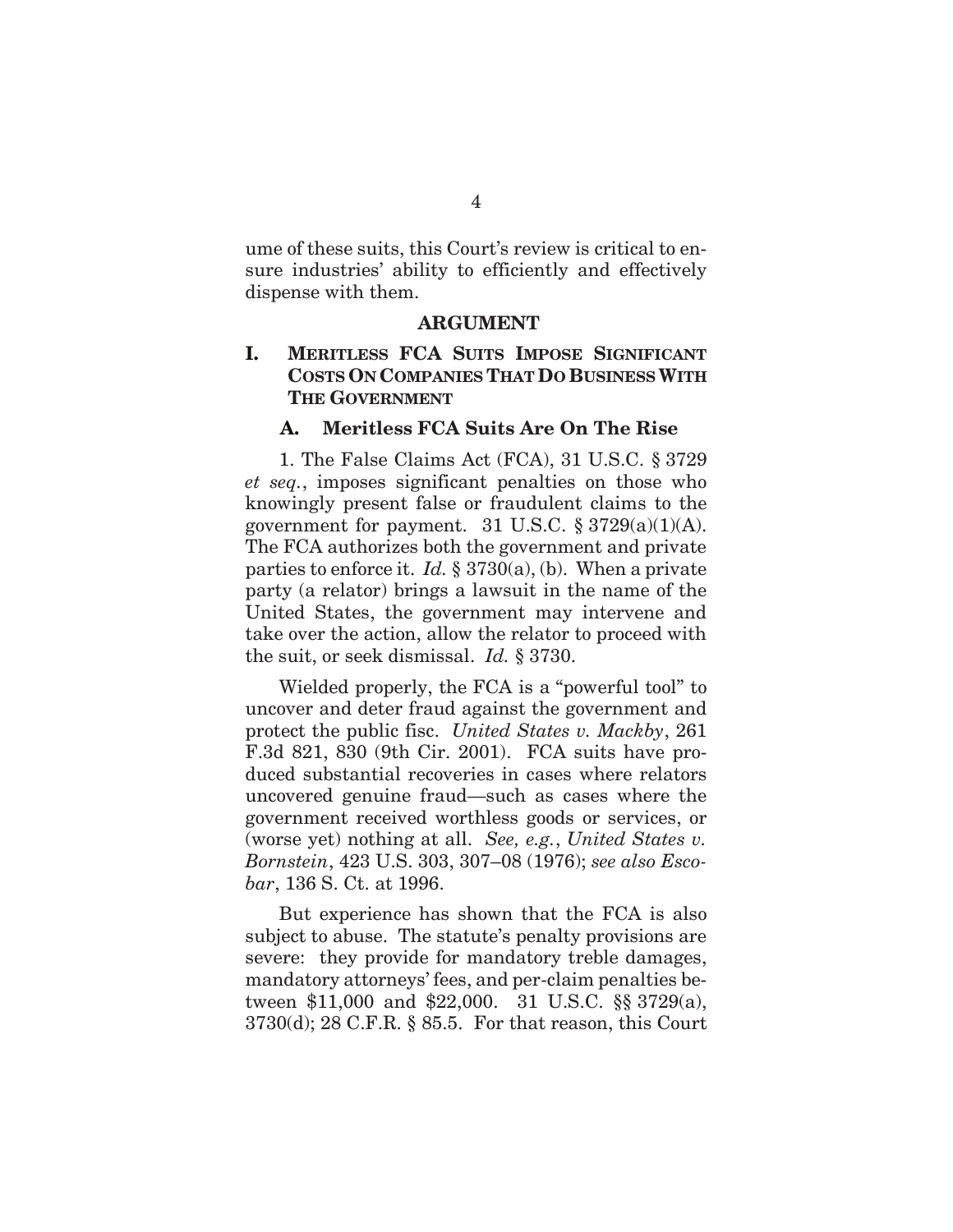has characterized the statute's remedial provisions as "essentially punitive in nature." *Escobar*, 136 S. Ct. at 1996 (quotations omitted).

To encourage private citizens to file *qui tam* suits, the FCA uses a bounty system—awarding relators up to 25 percent of the recovery in cases where the government intervenes and up to 30 percent in cases where it does not. 31 U.S.C. § 3730(d). Together, the FCA's penalty and bounty provisions create significant risk that private relators will roll the dice on lawsuits "motivated primarily by prospects of monetary reward rather than the public good." *Hughes Aircraft Co. v. U.S. ex rel. Schumer*, 520 U.S. 939, 949 (1997).

2. In recent years, the prospect of a lucrative recovery has caused an explosion in the number of FCA suits filed by private citizens. In fiscal year 1987 (the year after the FCA was enacted in its modern form), only 30 *qui tam* lawsuits were filed nationwide. *See*  U.S. Dep't of Justice, *Fraud Statistics – Overview* 1 (Dec. 19, 2017) (*Fraud Statistics*).2 By 2006, the number had increased exponentially, to 385. *Id.* By 2017, it had almost doubled again, to 674—an average of 13 *qui tam* lawsuits *per week*. *Id.* at 2.

Especially troubling is the dramatic increase in *qui tam* cases where the government declines to intervene, like this case. The FCA requires a relator to provide "all material evidence and information" to the government when he files an action. 31 U.S.C.

 $\overline{a}$ 

<sup>2</sup> https://www.justice.gov/opa/press-release/file/1020126/ download.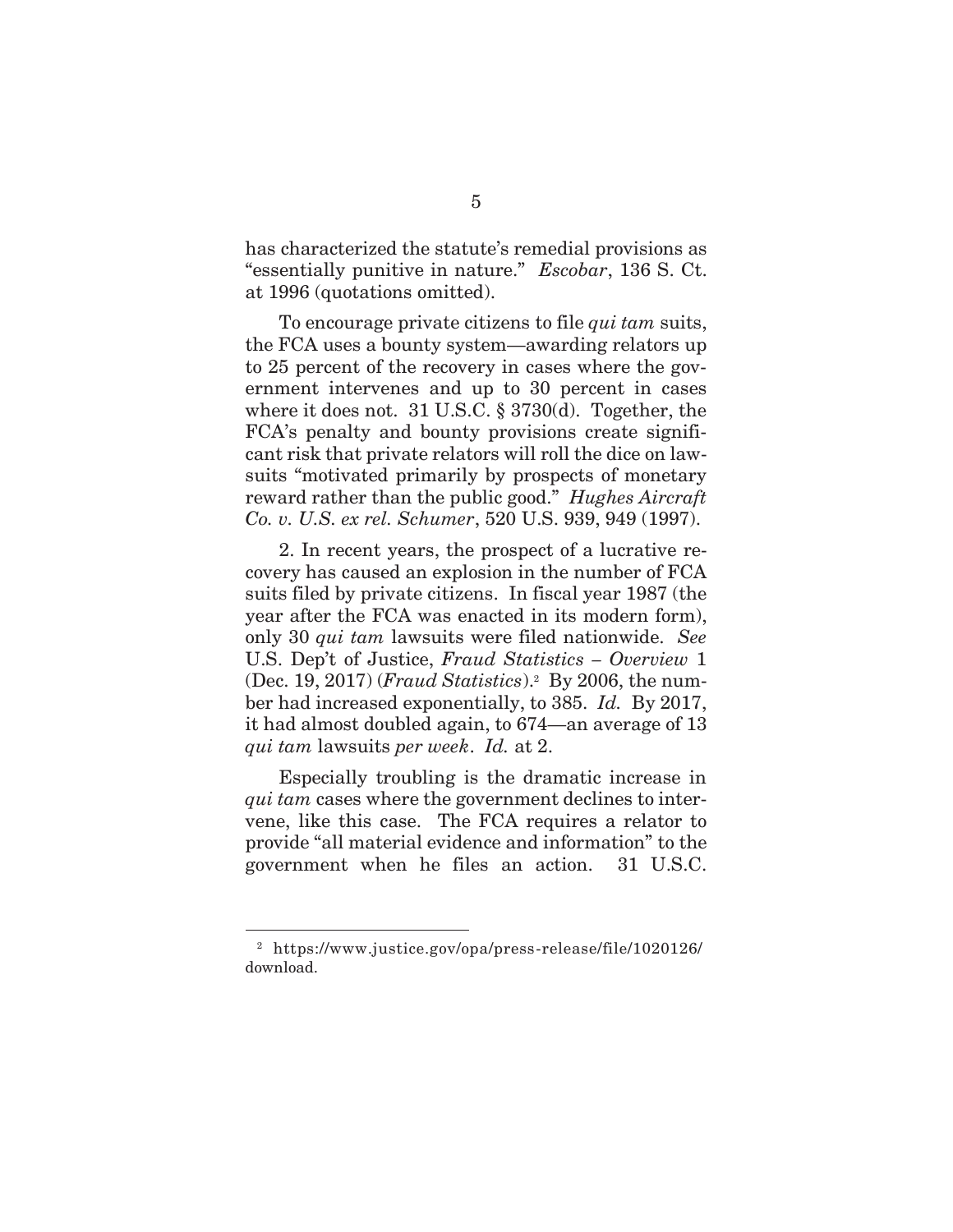§ 3730(b)(2). Once it is aware of the relevant allegations and evidence, the government is required to investigate the relator's claims and decide whether to take over prosecution of the case. *Id.*  $\S 3730(a)$ , (b)(4). But the government rarely exercises that option. As of 2011, the Department of Justice (DOJ) intervened in only about 20 percent of *qui tam* cases.<sup>3</sup> And while DOJ has the authority to seek dismissal of a case, 31 U.S.C. § 3730(c)(2)(A), it seldom does so.

Many of these non-intervened cases lack merit. Over the last 30 years, *qui tam* cases in which the government declined to intervene account for just 3 percent of all FCA recoveries. *See Fraud Statistics* 1–2. And one study found that between 1987 and 2004, 92 percent of declined *qui tam* cases were dismissed (either voluntarily or by court order). Christina Orsini Broderick, Note, Qui Tam *Provisions and the Public Interest: An Empirical Analysis*, 107 Colum. L. Rev. 949, 975 (2007). These statistics confirm the intuition that non-intervened FCA cases "presumably lack[] merit." *U.S. ex rel. Jamison v. McKesson Corp.*, 649 F.3d 322, 331 (5th Cir. 2011).

3. Relators in *qui tam* cases often follow a common playbook. Under the "implied false certification" theory of FCA liability, a relator argues that each time a government contractor submits a claim for payment, "it impliedly certifies compliance" with every "mate-

 $\overline{a}$ 

<sup>3</sup> Letter from Jim Esquea, Asst. Sec'y, U.S. Dep't of Health & Human Servs., and Ronald Weich, Asst. Att'y Gen., U.S. Dep't of Justice, to Hon. Charles E. Grassley, U.S. Senate 15 (Jan. 24, 2011), http://www.friedfrank.com/files/QTam/DOJ-HHS-jointletter-to-Grassley%20Jan24\_2011%20(2).pdf.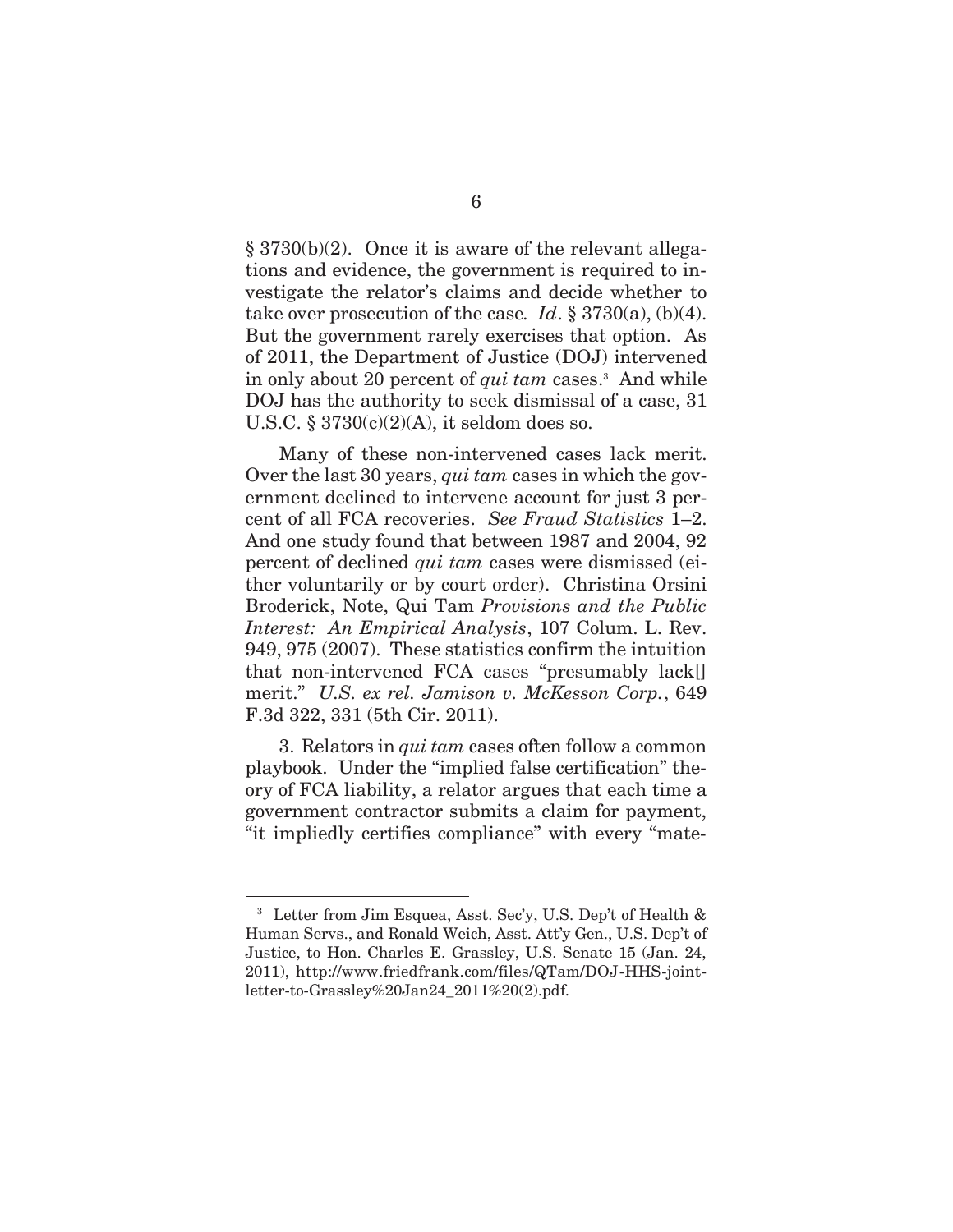rial statutory, regulatory, or contractual requirement," so that a single violation of any of those requirements makes the claim false or fraudulent under the FCA. *Escobar*, 136 S. Ct. at 1995.

The FCA plaintiffs' bar has seized on this impliedfalse-certification theory. It regularly files *qui tam*  suits alleging that a defendant failed to comply with some statutory, regulatory, or contractual requirement and therefore violated the FCA every time it submitted a claim for payment. *See* Michael Holt & Gregory Klass, *Implied Certification Under the False Claims Act*, 41 Pub. Cont. L.J. 1, 2 (2011) (concluding that "individual implied-certification cases have resulted in awards upwards of \$99 million").

Before this Court's decision in *Escobar*, the implied certification theory of FCA liability was not universally recognized. *See Escobar*, 136 S. Ct. at 1998– 99. *Escobar* held that "the implied certification theory can be a basis for liability" under the FCA when certain conditions are met. *Id.* at 2001. But the Court recognized an important limit on its holding—the FCA's materiality requirement. An implied certification FCA suit may proceed only when the defendant fails to "disclose noncompliance with *material* statutory, regulatory, or contractual requirements," so that the defendant's representations about goods and services provided in the claim for payment become "misleading half-truths," *i.e.*, fraud. *Id.* (emphasis added); *see also id.* at 2002.

*Escobar*'s validation of the implied certification theory is "destined to increase the scope and complexity of FCA investigations and litigation." Jonathan Diesenhaus et al., *Is that Claim False?: Implied False Certification Liability After* Escobar, 2017 Health L. Handbook 1, 1 (2017). Indeed, in the two years since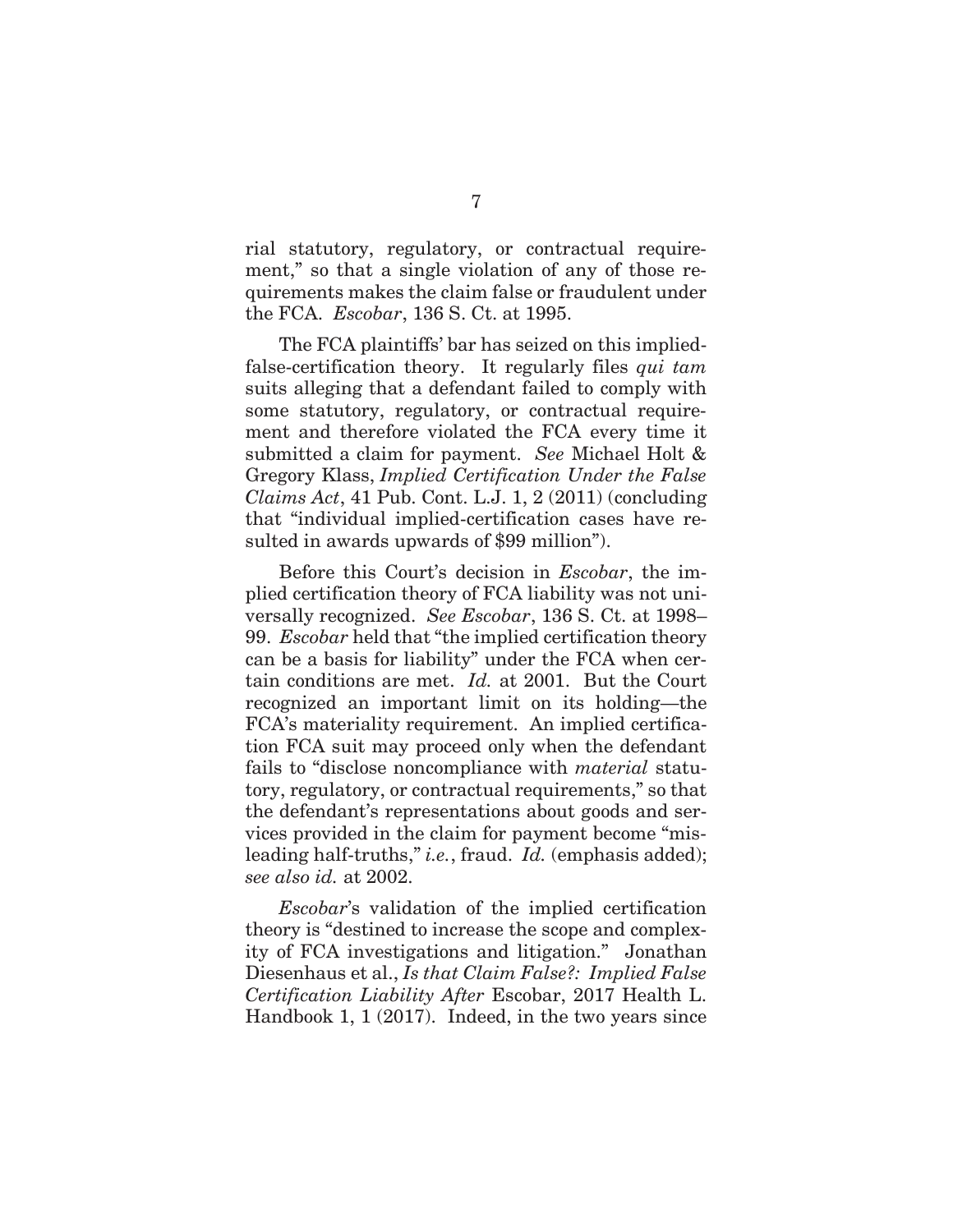the decision in *Escobar*, many *qui tam* relators have premised their FCA lawsuits on this theory*. See, e.g., U.S. ex rel. Ruckh v. Salus Rehab, LLC*, No. 8:11-cv-1303, 2018 WL 375720, at \*1, 4–8 (M.D. Fla. Jan. 11, 2018) (setting aside a \$350 million jury verdict on an implied-false-certification claim predicated on allegations of minor record-keeping noncompliance).

4. Companies that operate in heavily regulated industries or sell critical products to government agencies face an especially high risk of baseless *qui tam* suits. That is because those companies "are often subject to thousands of complex statutory and regulatory provisions." *Escobar*, 136 S. Ct. at 2002. "[T]he sheer volume of [applicable] laws and regulations" means, as a practical matter, that "total compliance" is "unrealistic." Joan H. Krause, *"Promises to Keep": Health Care Providers and the Civil False Claims Act*, 23 Cardozo L. Rev. 1363, 1398–99 (2002). Most of the time, a relator can find at least one instance of alleged noncompliance—or manufacture an allegation of noncompliance through an after-the-fact reinterpretation of one of the many applicable requirements.

As an industry's regulatory requirements increase, so does the likelihood that a relator will find a way to allege some *post hoc* example of regulatory noncompliance. And the communications industry in which CTIA's members operate—is "governed by a complicated and, at times, less than clear set of rules and regulations," *United States v. Green*, 592 F.3d 1057, 1061 (9th Cir. 2010), including an entire title of both the United States Code and the Code of Federal Regulations.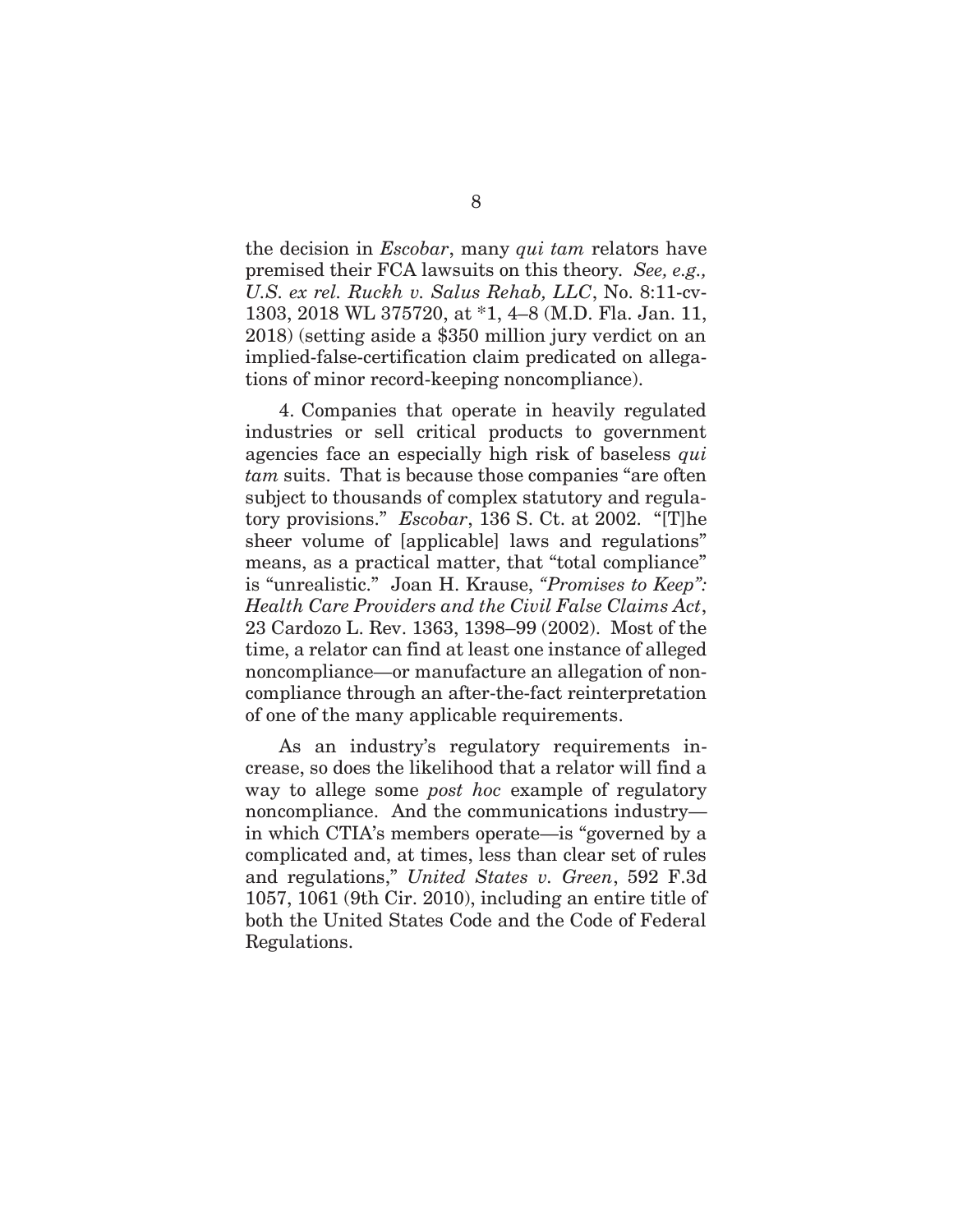## **B. Meritless FCA Suits Impose Significant Costs On Taxpayers, Government Contractors, And The Economy**

1. The negative industry impact from non-meritorious FCA suits is significant and growing. As these suits proliferate, companies are forced to expend their limited resources to defend against even the flimsiest FCA suits, and the cost of doing business with the government goes up.

Defending an FCA suit is expensive. When a suit is filed, a defendant typically will undertake an internal investigation into the history of the relationship between the defendant and the agency, reviewing performance under the contract or program, payment and billing practices, and any allegations of noncompliance with applicable requirements. Because *qui tam*  suits often challenge payments made under contracts or programs that have been in place for years (or even decades), these internal investigations can consume significant time and resources. And these investigations typically take place before discovery, so their costs are frontloaded into every case.

In addition, defendants in FCA suits often "incur significant attorneys' fees." James R. Murray et al., *False Claims Act Notice Issues: To Disclose, or Not to Disclose*, 22 Westlaw J. Ins. Coverage 1, 5 (2012). Twenty years ago, in FCA suits "that involve[d] complex theories of liability," these costs "reach[ed] \$10 million or more." William E. Kovacic, *The Civil False Claims Act as a Deterrent to Participation in Government Procurement Markets*, 6 Sup. Ct. Econ. Rev. 201, 225 (1998). That figure is surely higher today.

The financial risk created by the FCA's severe penalty provisions also "places great pressure on defendants to settle even meritless suits." John T. Boese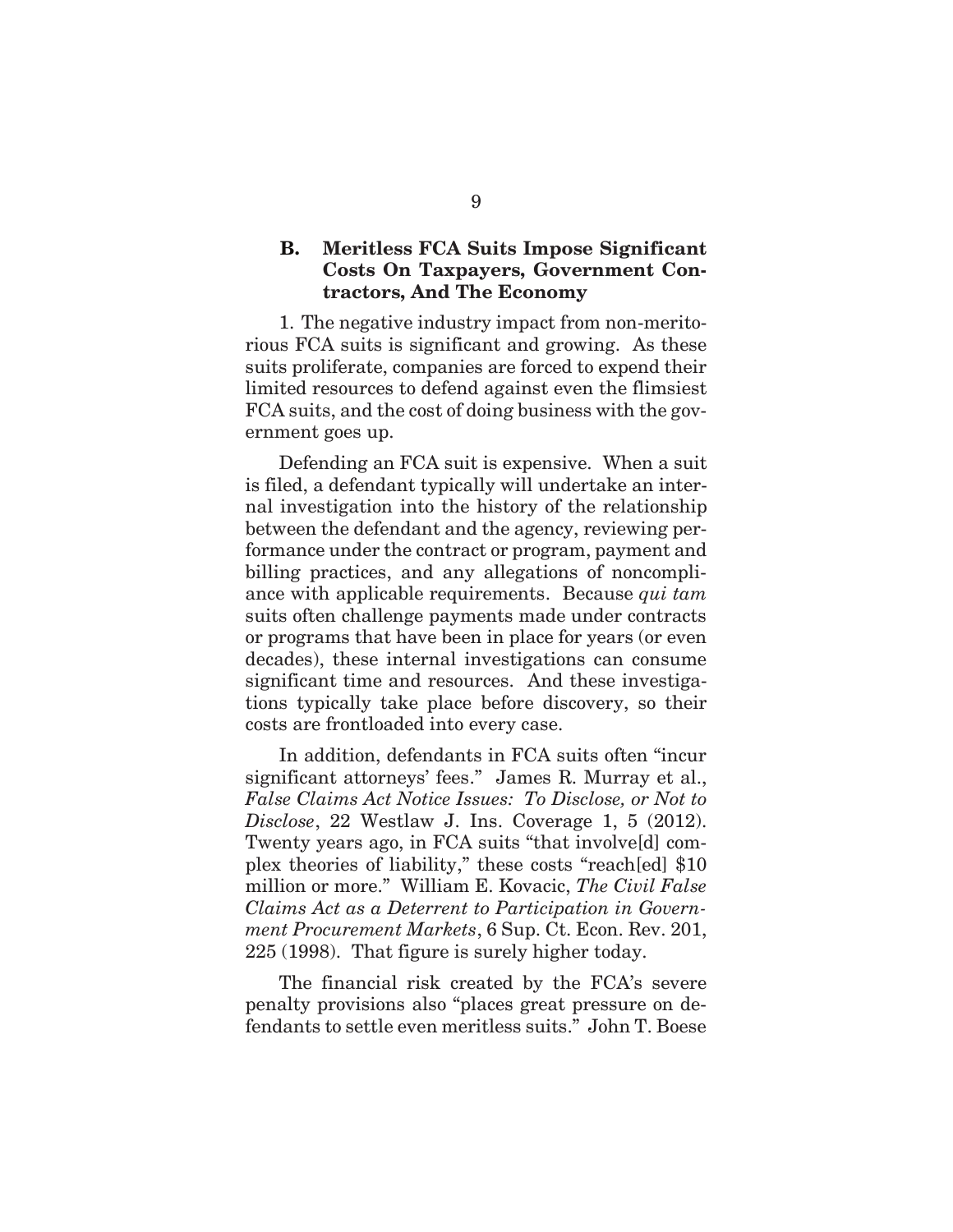& Beth C. McClain, *Why* Thompson *Is Wrong: Misuse of the False Claims Act to Enforce the Anti-Kickback Act*, 51 Ala. L. Rev. 1, 18 (1999). Relators magnify this potential risk by treating each request for payment as a "claim" under the FCA, so that they can allege that the defendant made hundreds or even thousands of claims under a single contract. *See Bornstein*, 423 U.S. at 309 n.4 (relying on "the number of individual false payment demands"); *see also, e.g.*, *U.S. ex rel. Harman v. Trinity Indus. Inc.*, 872 F.3d 645, 651 (5th Cir. 2017) (\$664 million judgment based on "16,771 false claims"). By dramatically increasing the number of claims at issue in FCA suits, relators expose defendants to "the risk, however small, of potentially ruinous liability," thereby placing "inordinate or hydraulic pressure on defendants to settle." *Newton v. Merrill Lynch, Pierce, Fenner & Smith, Inc.*, 259 F.3d 154, 164 (3d Cir. 2001).

Baseless FCA suits drive up compliance costs, particularly in highly regulated industries. Because FCA liability is "essentially punitive in nature," companies "anticipate and prioritize compliance obligations" to minimize the risk of FCA litigation. *Escobar*, 136 S. Ct. at 1996, 2002 (quotations omitted). As that risk increases, companies that receive federal funds must commit more money, personnel, and resources to policing compliance. Kovacic, 6 Sup. Ct. Econ. Rev. at 225.

2. These defense costs ultimately reduce investment, innovation, employment, and other productive economic activity. Litigation expenses are a sunk cost. And increased spending on extreme compliance measures to avoid even the most minor breach or regulatory violation does nothing to advance the FCA's purpose of protecting the government from fraud.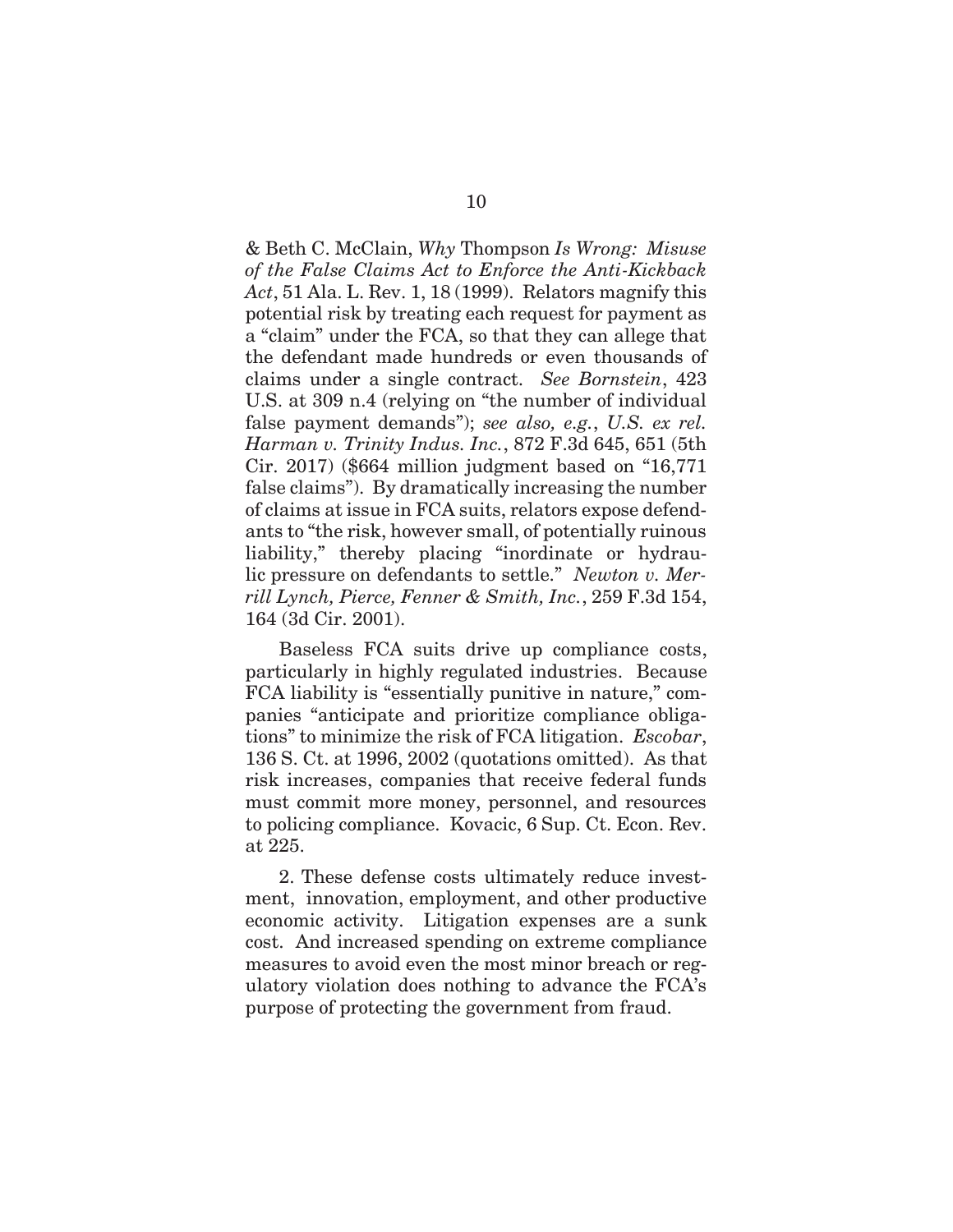Given the enormous volume of government contracting, these costs affect businesses across nearly every sector of the American economy. The economic impact of government spending (through contracts and other programs) is outsized and ever-expanding. In 2015 alone, the federal government awarded contracts worth more than \$430 billion.<sup>4</sup> As government spending increases, so do the number of businesses that receive federal funds through contracts and government programs. Every one of those businesses is at risk of relator-driven FCA litigation, regardless of its efforts to comply with applicable contractual or regulatory requirements.

Ultimately, taxpayers bear the burden of these increased costs. As then-Chief Judge Breyer explained, the result of "significantly increasing competitive firms' cost of doing federal government business[]" is "the government's being charged higher [prices]." *United States v. Data Translation, Inc.*, 984 F.2d 1256, 1262 (1st Cir. 1992). When the government pays more to procure goods and services, taxpayers do too.

## **II. THE MATERIALITY ELEMENT IS A CRITICAL MECHANISM FOR DISMISSING MERITLESS FCA SUITS**

## **A. Courts Must Be Able To Dismiss Meritless FCA Suits At The Pleading Stage**

Where DOJ does not intervene nor seek dismissal of meritless cases, companies need to be able to obtain dismissal of those suits on the pleadings.

l

<sup>4</sup> U.S. Gov't Accountability Office, GAO-17-244SP, *Contracting Data Analysis: Assessment of Government-wide Trends* 1 (2017), https://www.gao.gov/assets/690/683273.pdf.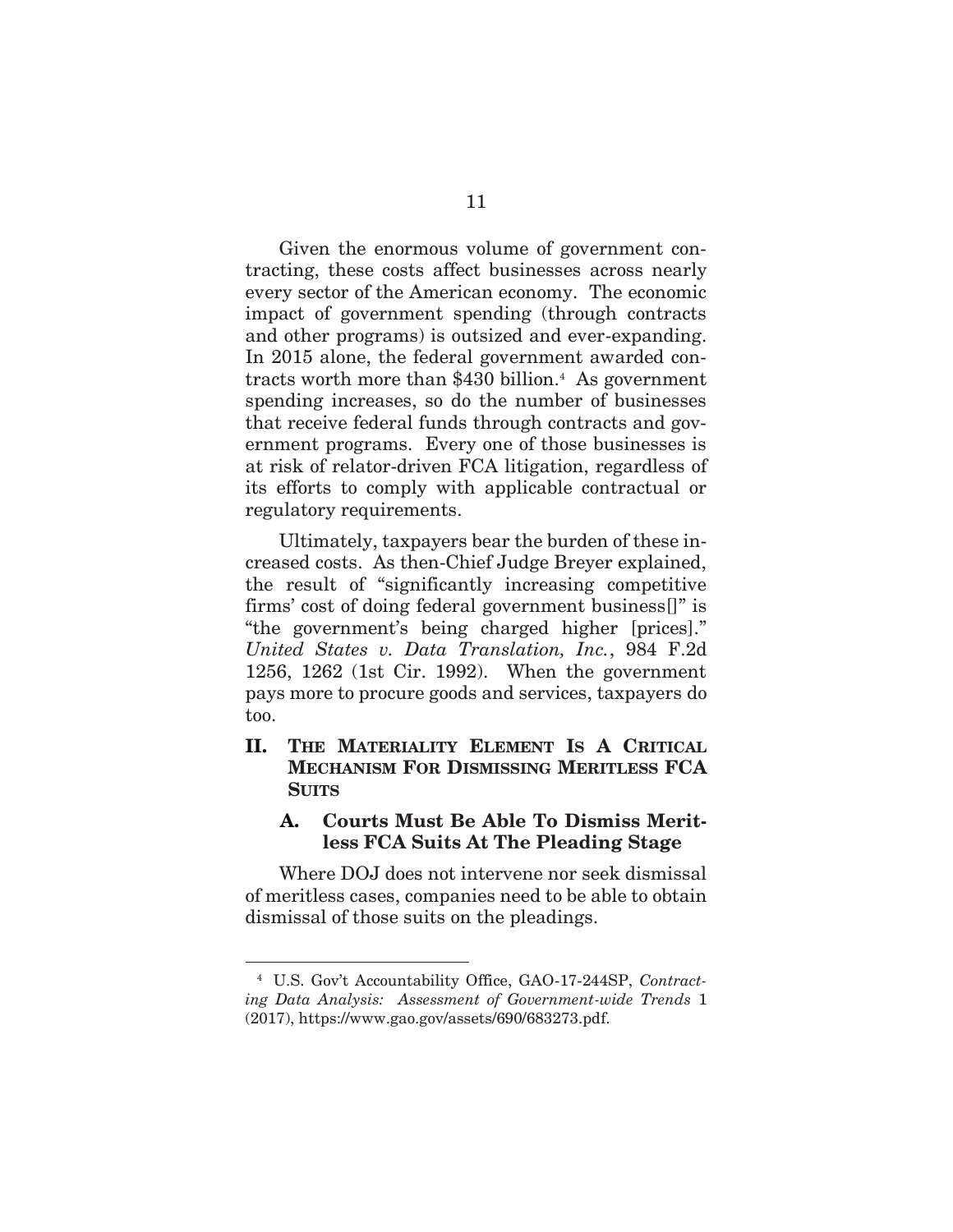An FCA suit can be dismissed on the pleadings if the complaint does not properly allege fraud. In an implied certification case, the plaintiff contends that the defendant's claims for payment are fraudulent because the claims implied that the defendant complied with all applicable federal requirements, when in fact (the relator alleges) the defendant did not. *Escobar*, 136 S. Ct. at 1999–2000. Recognizing that companies are subject to a multitude of statutory, regulatory, and contractual requirements, the Court has "emphasize[d]" that the FCA does not encompass "insignificant regulatory or contractual violations." *Id.* at 2004. Correcting "regulatory problems is a worthy goal," but regulatory infractions are only actionable under the FCA when there is "*actual fraudulent conduct*." *U.S. ex rel. Rostholder v. Omnicare, Inc.*, 745 F.3d 694, 702 (4th Cir. 2014) (quotations omitted).

The materiality requirement distinguishes actual fraudulent conduct from "garden-variety" "regulatory violations" that fall outside the FCA's reach. *Escobar*, 136 S. Ct. at 2002–03. Materiality requires proof that a misrepresentation would or did matter to the payment decision. *See id.* at 2002 (materiality depends on the "effect on the likely or actual behavior of the recipient of an alleged misrepresentation").A misrepresentation is not material merely because the government "designates compliance with a particular statutory, regulatory, or contractual requirement as a condition of payment" or because the government "would have the option to decline to pay if it knew of the defendant's noncompliance." *Id.* at 2003.And noncompliance with a requirement is not "material" if it is "minor or unsubstantial." *Id.*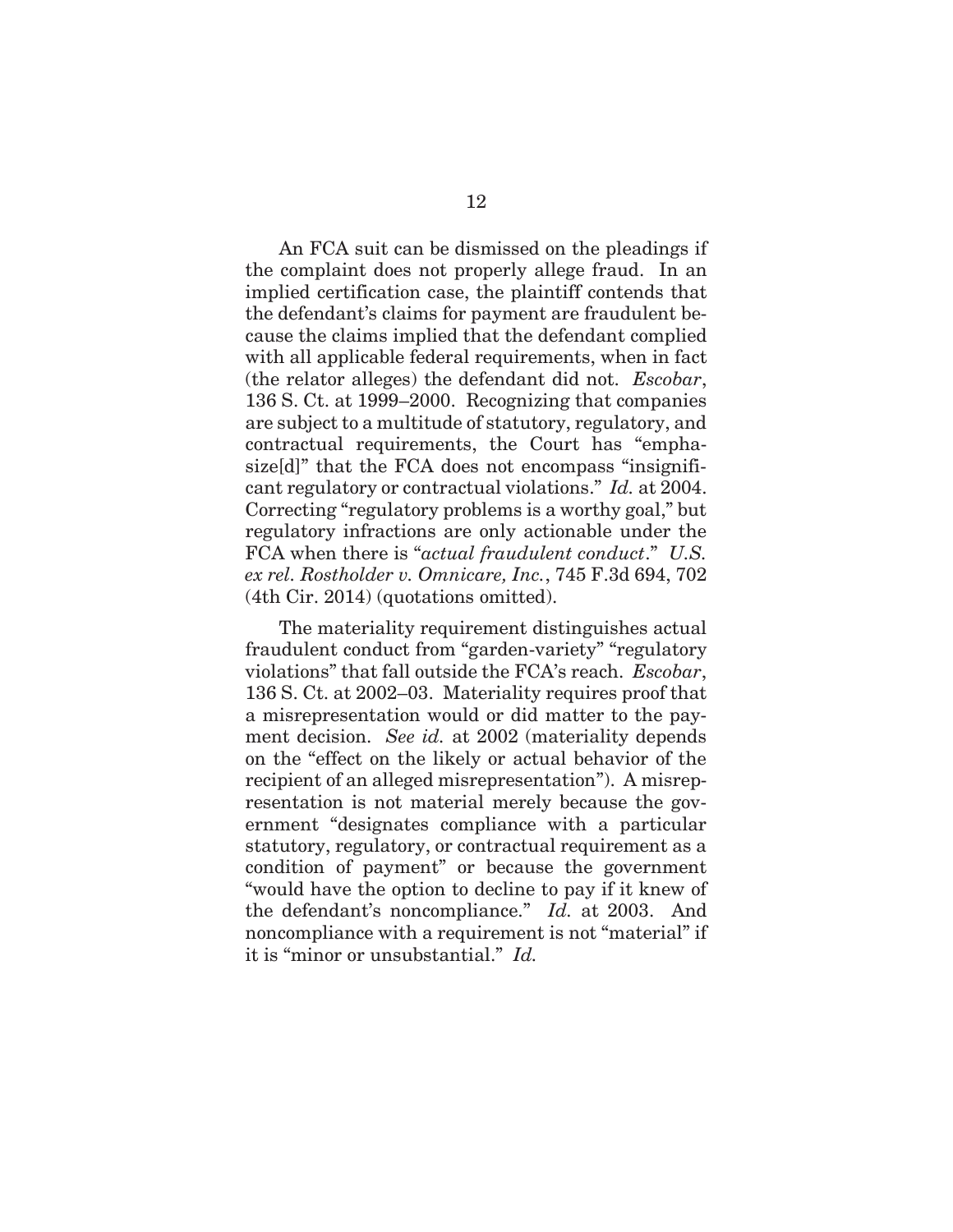## **B.** *Escobar* **Provides Important Guidance On Materiality In FCA Cases, But More Is Needed**

1. In *Escobar*, the Court took an important step toward facilitating early dismissal of meritless FCA suits on materiality grounds. But there is more work to be done.

*Escobar* instructed lower courts to "dismiss False Claims Act cases on a motion to dismiss" when relators fail to plead facts that satisfy the FCA's "rigorous" and "demanding" materiality requirement. 136 S. Ct. at 2003, 2004 n.6. The Court specifically rejected the view that "materiality is too fact intensive to dismiss False Claims Act cases on a motion to dismiss or at summary judgment." *Id.* at 2004 n.6. Dismissal on the pleadings is especially appropriate because FCA plaintiffs "must plead their claims"—including "facts to support allegations of materiality"—"with plausibility and particularity under Federal Rules of Civil Procedure 8 and 9(b)." *Id.* If a complaint fails to sufficiently plead materiality, it must be dismissed. *Id.*

The Court provided specific examples of cases where noncompliance with a requirement is immaterial—examples that often arise in real cases. In many non-intervened *qui tam* suits, two things are true: (1) the government had knowledge of the defendant's alleged statutory, regulatory, or contractual violation, and (2) the government nonetheless continued to pay the claims the defendant submitted. *E.g.*, *Harman*, 872 F.3d at 667–68; *Abbott v. BP Expl. & Prod., Inc.*, 851 F.3d 384, 388 (5th Cir. 2017); *U.S. ex rel. McBride v. Halliburton Co.*, 848 F.3d 1027, 1034 (D.C. Cir. 2017); *United States v. Sanford-Brown, Ltd.*, 840 F.3d 445, 447–48 (7th Cir. 2016); *U.S. ex rel. Thomas v.*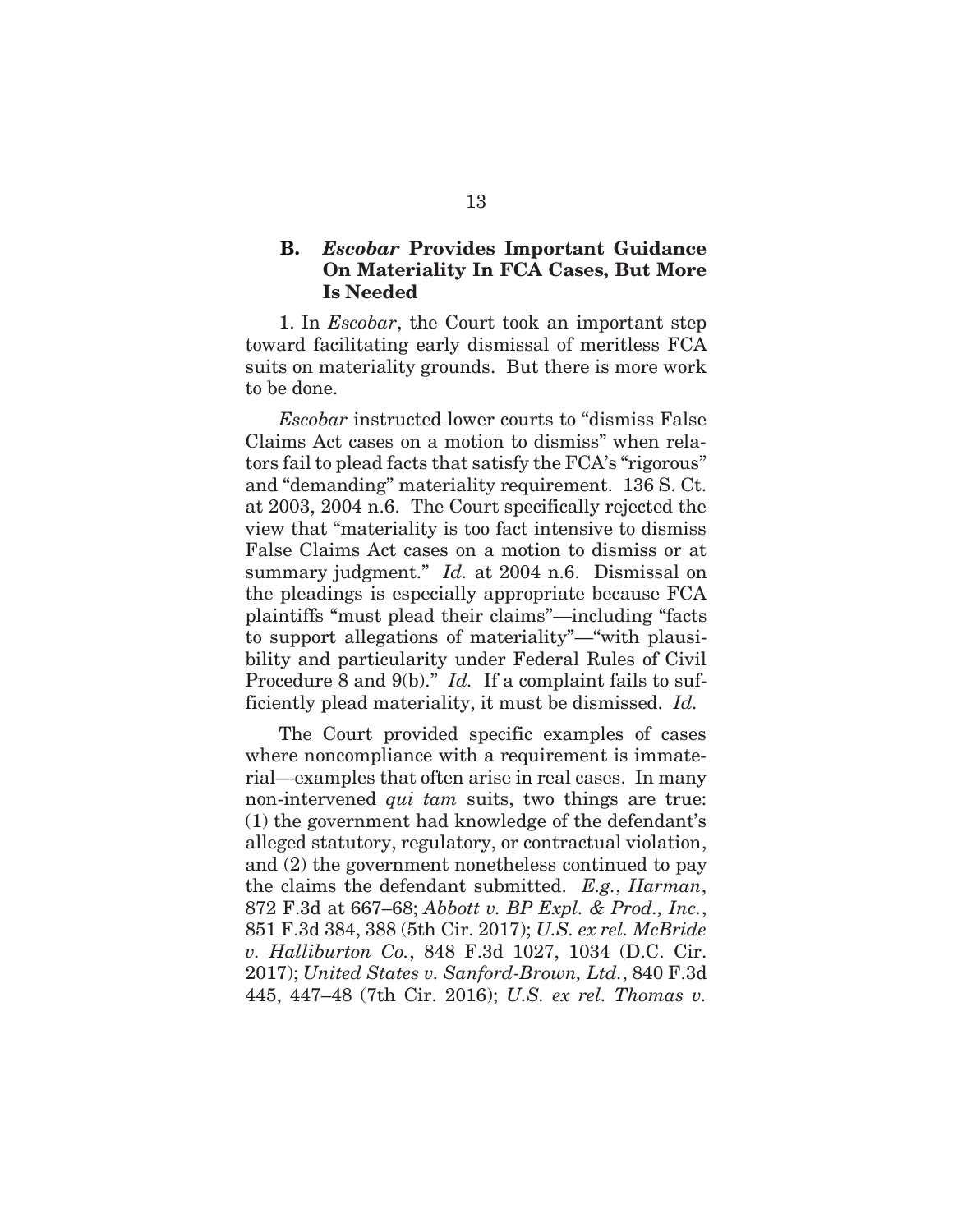### *Black & Veatch Special Projects Corp.*, 820 F.3d 1162, 1172–73 (10th Cir. 2016).

The Court recognized that when both of those facts are present, a relator must overcome the strong inference of immateriality that necessarily arises even at the pleading stage. "[I]f the Government pays a particular claim in full despite its actual knowledge that certain requirements were violated, that is very strong evidence that those requirements are not material." *Escobar*, 136 S. Ct. at 2003. Similarly, "if the Government regularly pays a particular type of claim in full despite actual knowledge that certain requirements were violated, and has signaled no change in position," that also is "strong evidence" of immateriality. *Id.* at 2003–04. In short, where the government has learned of the alleged fraud, its decision to continue paying claims gives rise to a "strong presumption against materiality." *Harman*, 872 F.3d at 652.

2. Although the Court in *Escobar* instructed that failure to plead materiality can be a basis for dismissal at the pleading stage, the Court did not apply the materiality standard in that case. That is because the question before the Court was whether the impliedfalse-certification theory could *ever* be a basis for liability. 136 S. Ct. at 1998–99. For the lower courts to heed *Escobar*'s instruction and grant early dismissal of meritless FCA suits, they need further guidance from this Court on how to evaluate whether an FCA complaint provides adequate factual support for its allegation of materiality.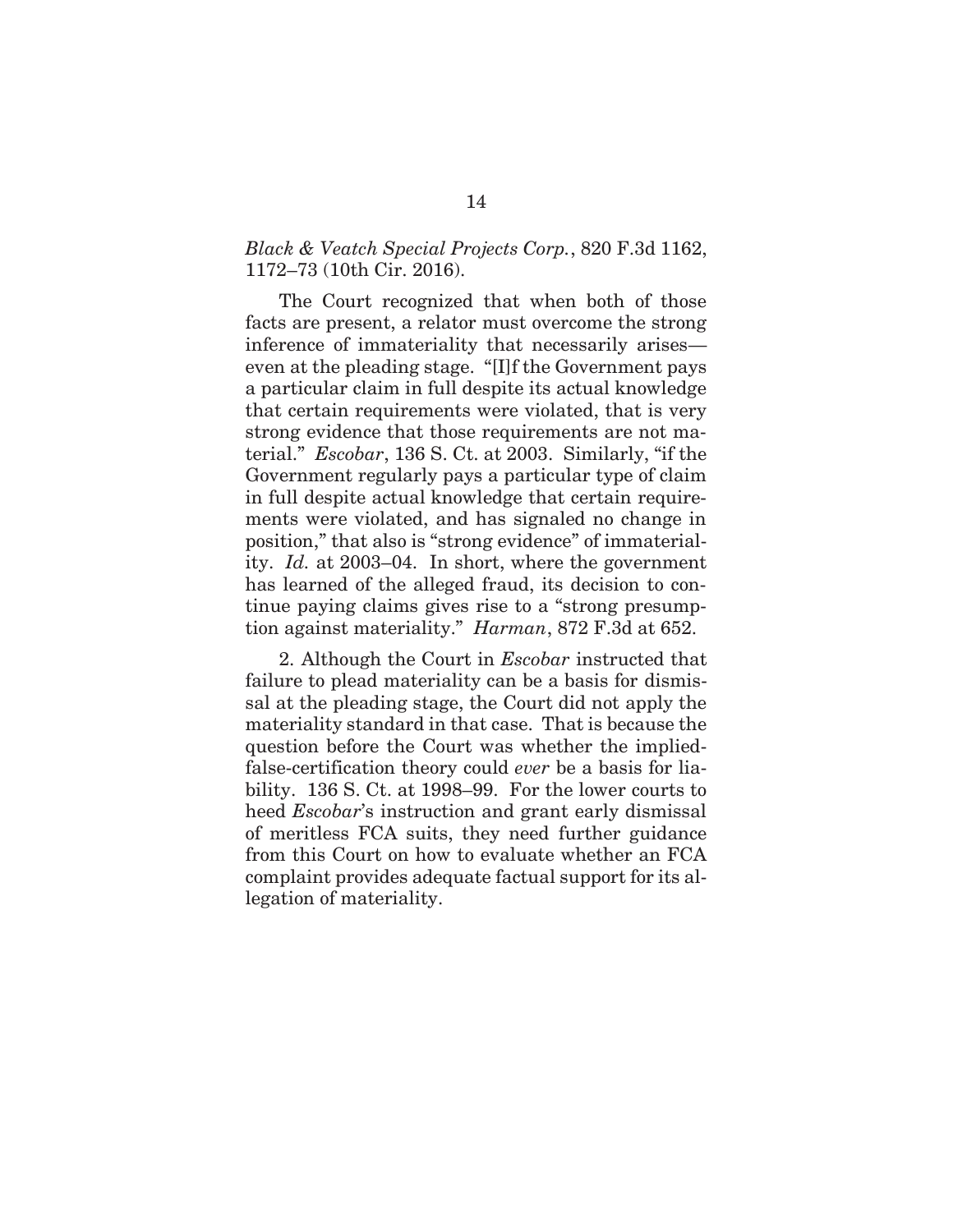## **III. THE COURT SHOULD GRANT CERTIORARI TO ENSURE THAT THE LOWER COURTS CORRECTLY APPLY THE MATERIALITY REQUIREMENT AT THE PLEADING STAGE**

### **A. The Courts Of Appeals Have Disagreed On The Question Presented**

In the two years since *Escobar*, the courts of appeals already have divided on the question whether an FCA suit must be dismissed when the complaint (1) alleges that the government has learned of the defendant's alleged fraud and nonetheless continued to pay the defendant's claims and (2) contains no factual allegations that rebut the presumption of immateriality that arises from those two facts. The First, Second, and Third Circuits have dismissed such suits, and the Ninth Circuit (in the decision below) has allowed them to proceed. *Compare U.S. ex rel. Nargol v. DePuy Orthopaedics, Inc.*, 865 F.3d 29, 35–36 (1st Cir. 2017); *Coyne v. Amgen, Inc.*, No. 17-1522, 2017 WL 6459267, at \*3 (2d Cir. Dec. 18, 2017); *and U.S. ex rel. Petratos v. Genentech Inc.*, 855 F.3d 481, 490 (3d Cir. 2017), *with* Pet. App. 30a–32a. *See generally* Pet. 13–20.5

Embedded in those decisions are differences about exactly how to assess materiality at the pleading stage. For example, the lower courts have struggled to determine what level of government knowledge is necessary—whether the government must have

 $\overline{a}$ 

<sup>&</sup>lt;sup>5</sup> In addition to these decisions, petitioner also cites decisions of the Fifth, Seventh, Tenth, and D.C. Circuits granting summary judgment (as opposed to motions to dismiss) on materiality grounds. Pet. 17–20.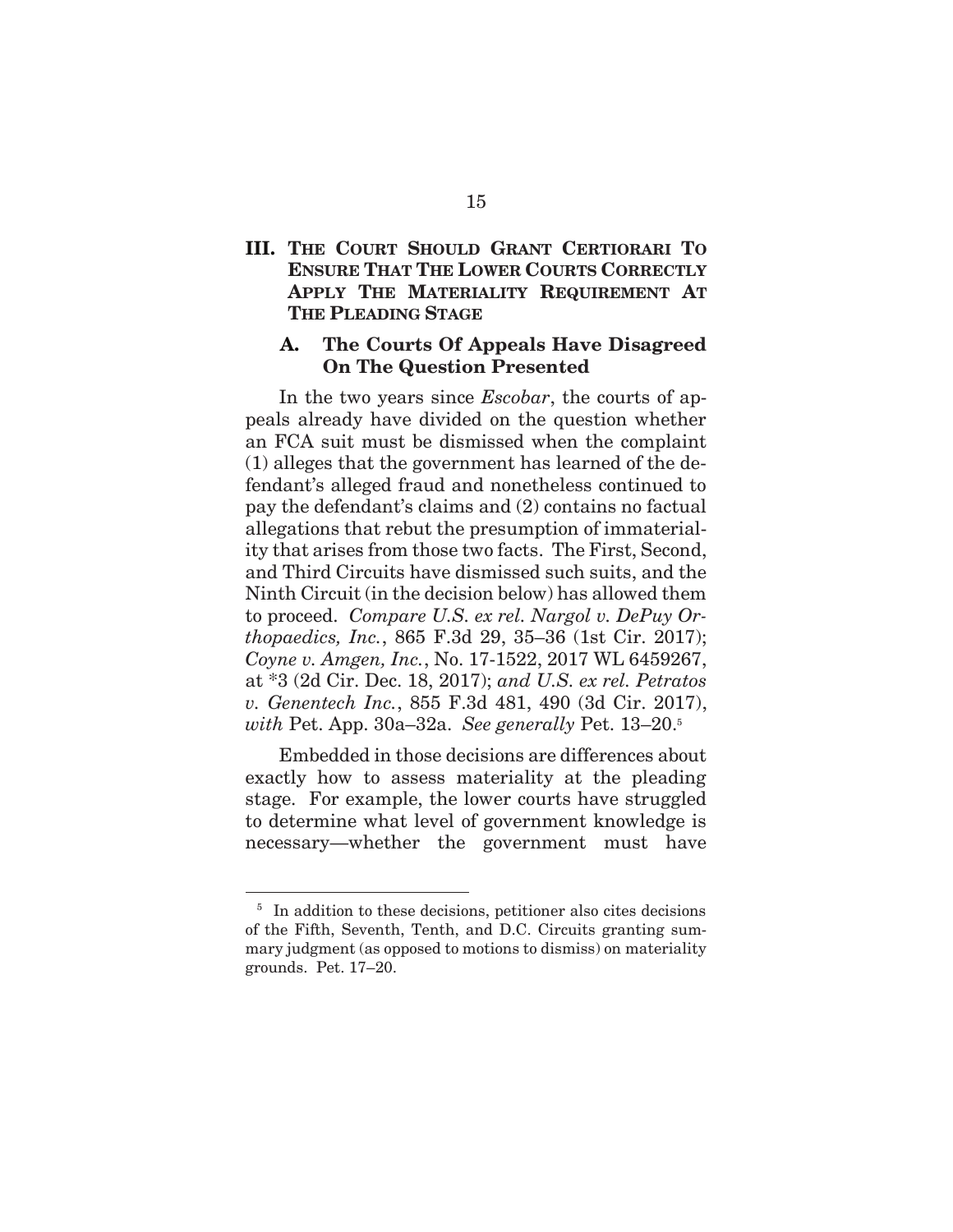knowledge of the *allegations* of noncompliance,<sup>6</sup> or knowledge of *actual* noncompliance.7 The split among the circuits on the motion-to-dismiss standard, combined with confusion about what type of government knowledge is necessary, shows that this Court's guidance is needed.

### **B. The Ninth Circuit Seriously Erred In Evaluating Materiality In This Case**

This case follows the typical pattern for an implied-false-certification case. Petitioner is a large pharmaceutical manufacturer that has supplied prescription drugs to the federal government for many years. Pet. App. 5a–6a. Those drugs have been approved by the FDA. *Id.* at 6a–7a. Respondent brought this FCA suit, contending that petitioner committed fraud because it did not fully comply with all requirements for FDA approval. *Id.* at 22a–23a. The complaint alleges two facts key to materiality: (1) the government had knowledge of petitioner's alleged regulatory violations, and (2) the government nonetheless continued to pay the claims petitioner submitted. *Id.* at 28a (continued payment), 30a–31a (knowledge).

l

<sup>6</sup> *See, e.g.*, *DePuy*, 865 F.3d at 34–35; *D'Agostino* v. *ev3, Inc.*, 845 F.3d 1, 8 (1st Cir. 2016); *City of Chicago v. Purdue Pharma L.P.*, 211 F. Supp. 3d 1058, 1079 (N.D. Ill. 2016); *U.S. ex rel. Kolchinsky v. Moody's Corp.*, No. 12cv1399, 2017 WL 3841866, at \*2 (S.D.N.Y. Sept. 1, 2017).

<sup>7</sup> *See, e.g*., *U.S. ex rel. Escobar v. Universal Health Servs.*, 842 F.3d 103, 111–12 (1st Cir. 2016); *U.S. ex rel. Brown v. Celgene Corp*., 226 F. Supp. 3d 1032, 1050 (C.D. Cal. 2016); *Smith v. Carolina Med. Ctr.*, No. 11-2756, 2017 WL 3310694, at \*12 (E.D. Penn. Aug. 2, 2017); *U.S. ex. rel. Williams v. City of Brockton*, No. 12-cv-12193-IT, 2016 WL 7429176, at \*6 (D. Mass. Dec. 23, 2016).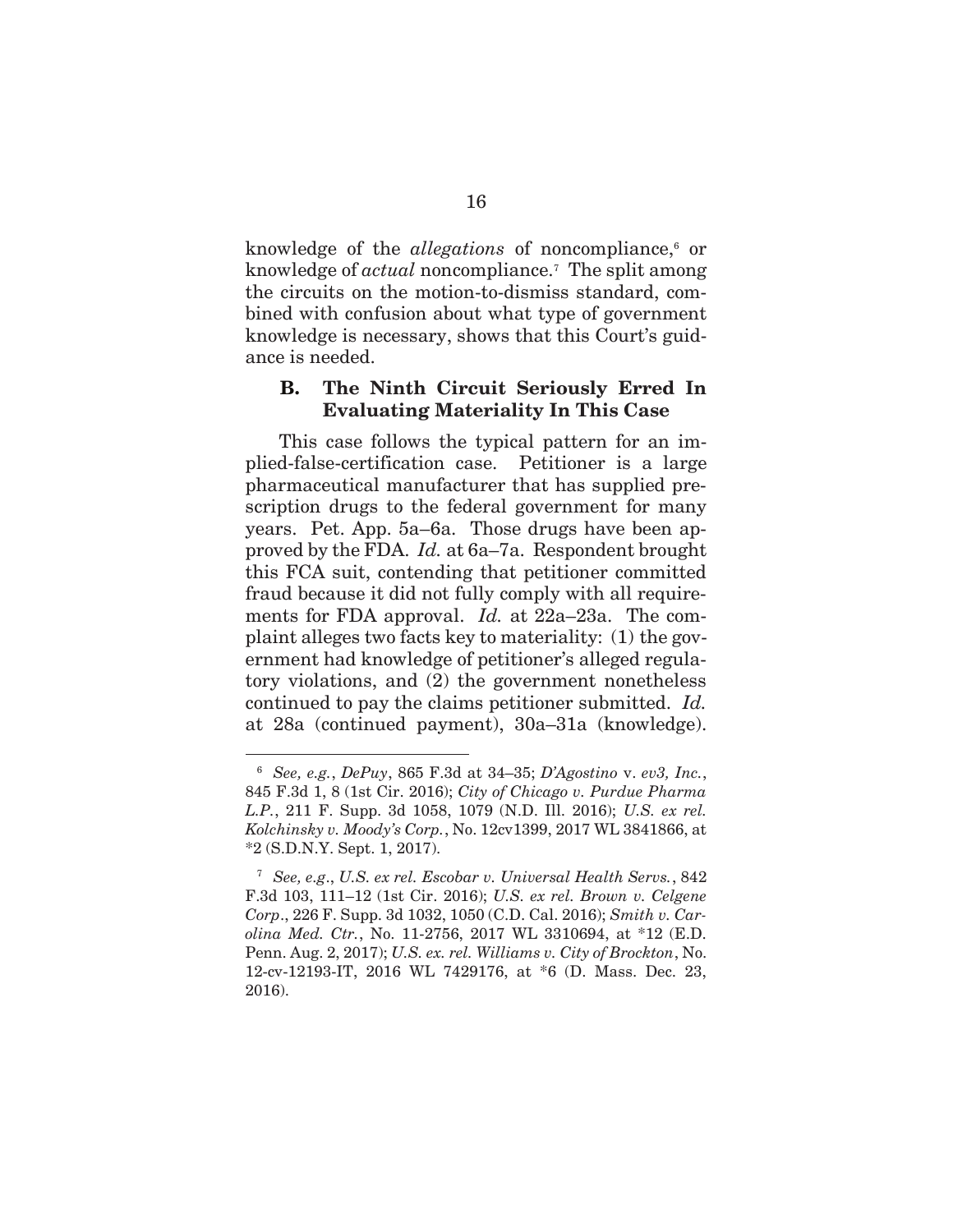The Ninth Circuit, however, refused to dismiss this suit on materiality grounds. *Id.* at 32a.

That decision is erroneous in several respects. First, and most fundamentally, the Ninth Circuit took a speculative, counterfactual approach to assessing the significance of continued government payments in the face of knowledge of the alleged infractions. After acknowledging that the FDA "continued" to "approv[e] of the drugs even after the agency became aware of certain noncompliance"—which meant that other federal agencies would continue to purchase the drugs the Ninth Circuit decided that it "would be a mistake" to "read too much into the FDA's continued approval." Pet. App. 9a, 31a. But *Escobar* tells us exactly what to "read . . . into" that decision: "if the Government pays a particular claim in full despite its actual knowledge that certain requirements were violated, that is *very strong evidence* that those requirements are not material." 136 S. Ct. at 2003 (emphasis added).

Second, the Ninth Circuit refused to dismiss the case because it viewed materiality issues as "matters of proof, not legal grounds to dismiss." Pet. App. 32a. But *Escobar* expressly rejected the view that "materiality is too fact intensive for courts to dismiss False Claims Act cases on a motion to dismiss." 136 S. Ct. at 2004 n.6.

Third, the Ninth Circuit used the wrong materiality standard. It said a relator can "sufficiently plead[] materiality" by "alleg[ing] *more than the mere possibility* that the government would be entitled to refuse payment if it were aware of the violations." Pet. App. 32a (emphasis added); see *id.* at 31a (speculating that "there are many reasons the FDA may choose not to withdraw a drug approval"). But *Escobar* confirmed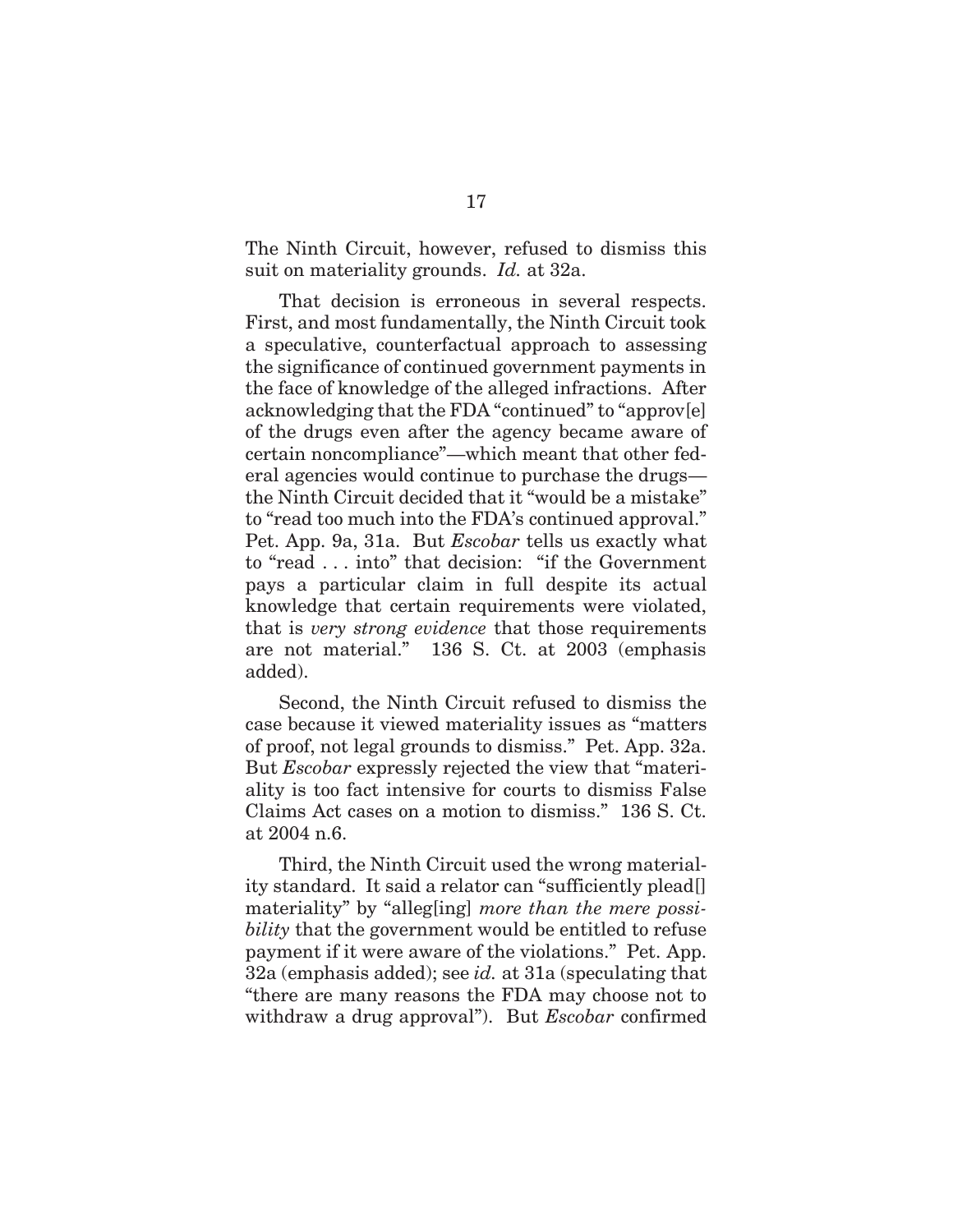that it is *not* "sufficient for a finding of materiality that the Government would have the option to decline to pay if it knew of the defendant's noncompliance." 136 S. Ct. at 2003. The question is not whether the government *could* refuse payment if it knew the truth, but whether it likely *would* or actually *did*. *Id.* at 2002. And the government's payment decisions "may be (and often are) the best available evidence of whether alleged misrepresentations had an objective, natural tendency to affect a reasonable government decision-maker." *U.S. ex rel. Am. Sys. Consulting, Inc. v. ManTech Advanced Sys. Int'l*, 600 F. App'x 969, 976 (6th Cir. 2015) (unpublished).

Finally, the Ninth Circuit mistakenly relied on a "dispute" over "exactly what the government knew and when." Pet. App. 32a. But there was no dispute that the government knew of petitioner's alleged noncompliance with FDA regulations. Petitioner sought dismissal based on the complaint, and the complaint "outline[d] a variety of facts that speak to the government's knowledge." *Id.* at 30a–31a (warning letter, noncompliance letter, three inspections, and two recalls). The Ninth Circuit should have realized that the FDA's knowledge of the alleged infractions—combined with the "undisputed" fact that "the government continue[d]" to pay for the drugs, *id.* at 28a—gives rise to a strong presumption of immateriality that, if unrebutted, warrants dismissal. *Cf. Harman*, 872 F.3d at 652. The only remaining question is whether the complaint pleaded any facts to rebut that strong presumption (a question the Ninth Circuit did not attempt to answer).

The Ninth Circuit's errors make it nearly impossible for district courts in that circuit to dismiss FCA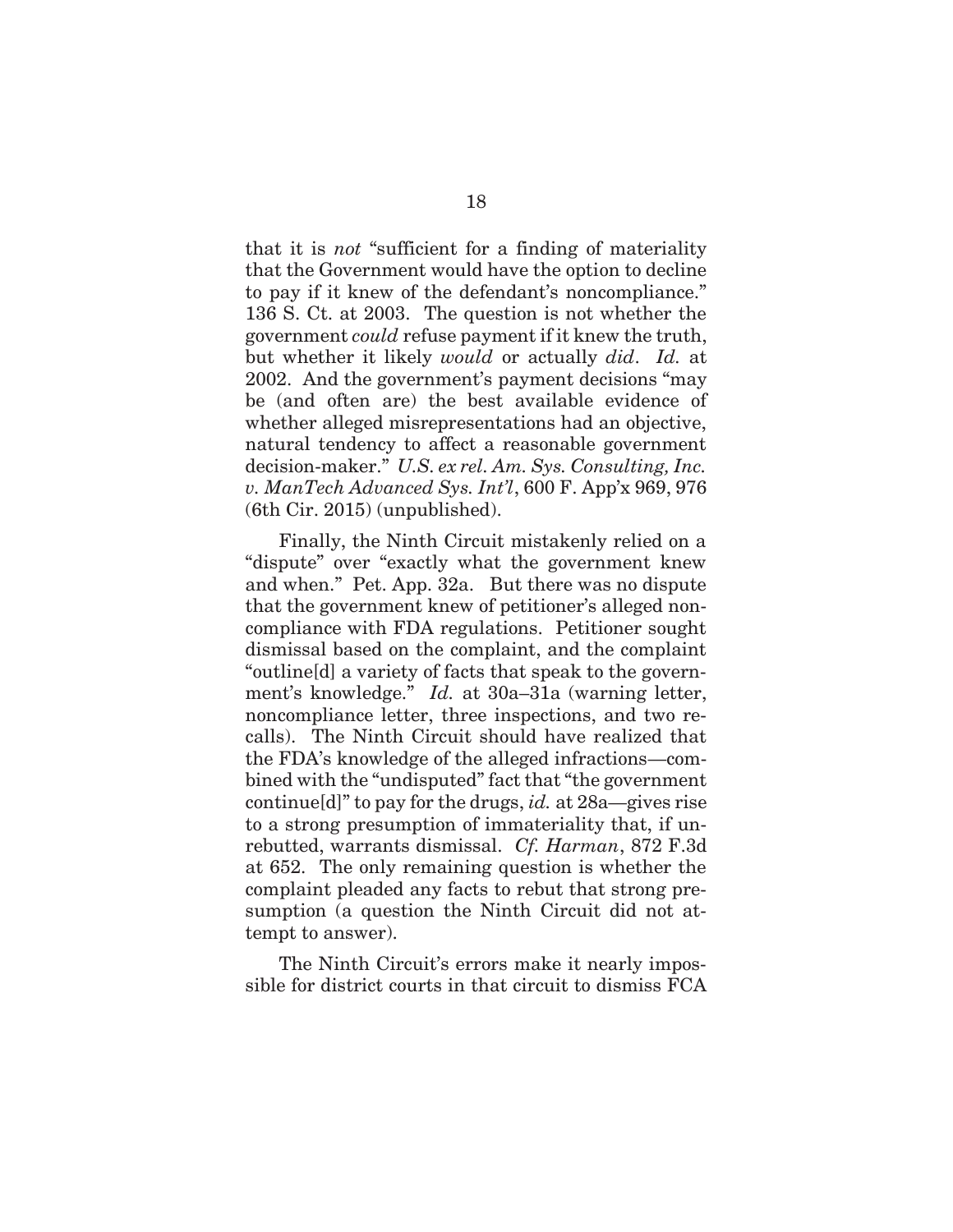complaints on materiality grounds. As a result, meritless cases will proceed to burdensome and expensive discovery, where defendants face enormous (and unwarranted) settlement pressures. The burden of this approach will be borne by companies that do business with the federal government and, ultimately, by taxpayers. The Ninth Circuit's decision thus threatens to transform the FCA from a statute intended to protect taxpayers into one that financially harms them.

### **C. This Court's Review Is Warranted Now**

This Court should weigh in now, rather than waiting for further developments in the lower courts. The question presented is an important, frequently recurring issue in *qui tam* FCA suits brought by private relators—especially those, like this one, where the government has declined to intervene. The circuit split, combined with the large number of pending FCA suits, the enormous amounts of money involved in these suits, and the federal government's aggressive position on materiality in the lower courts, makes further guidance critically important.

Hundreds of FCA suits are filed every year, and the number keeps increasing. *Fraud Statistics* 2. Since *Escobar*, dozens of district courts have issued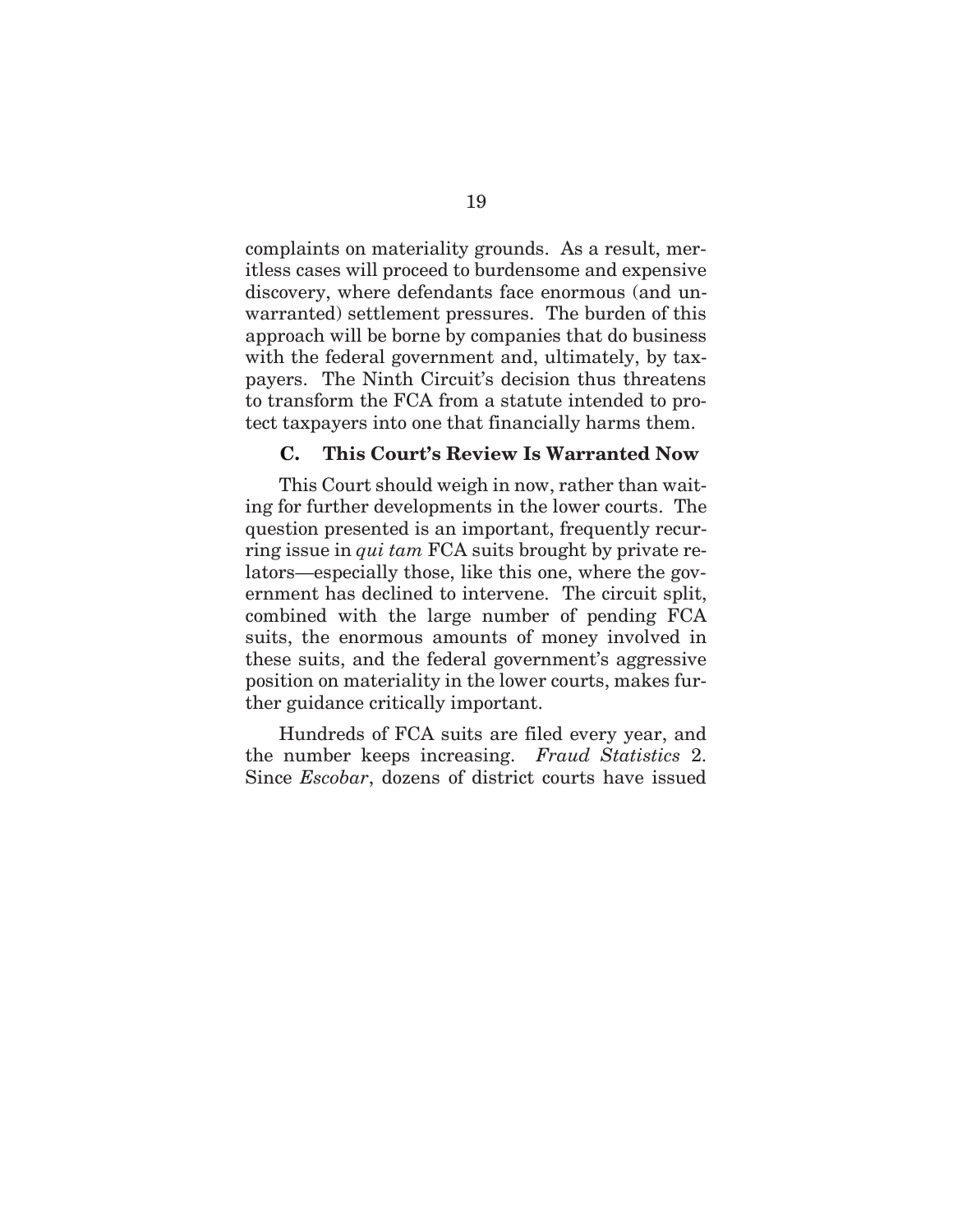decisions addressing materiality at the motion-to-dismiss<sup>8</sup> and summary-judgment<sup>9</sup> stages. And each of these lawsuits has the potential to expose the company that does business with the government to "extraordinarily expansive . . . liability." *Escobar*, 136 S. Ct. at 2004.

l

<sup>8</sup> *See, e.g.*, *U.S. ex rel. Wood v. Allergan, Inc.*, 246 F. Supp. 3d 772, 817–18 (S.D.N.Y. 2017); *U.S. ex rel. Prather v. Brookdale Senior Living Cmtys., Inc.*, 265 F. Supp. 3d 782, 794–801 (M.D. Tenn. 2017); *U.S ex rel. Lee. v. N. Adult Daily Health Care Ctr.*, 205 F. Supp. 3d 276, 295–96 (E.D.N.Y. 2016); *Purdue Pharma*, 211 F. Supp. 3d at 1078–79; *U.S. ex rel. Beauchamp v. Academi Training Ctr., Inc.*, 220 F. Supp. 3d 676, 681–82 (E.D. Va. 2016); *U.S. ex rel. Lott v. Not-For-Profit Hosp. Corp.*, No. 16-cv-1546, 2017 WL 5186344, at \*6 (D.D.C. Nov. 8, 2017); *U.S. ex rel. Mateski v. Raytheon Co.*, No. 2:06-cv-03614, 2017 WL 3326452, at \*7 (C.D. Cal. Aug. 3, 2017); *U.S. ex rel. Curtin v. Barton Malow Co.*, No. 14-2584, 2017 WL 2453032, at \*5–7 (W.D. La. June 6, 2017); *U.S. ex rel. Schimelpfenig v. Dr. Reddy's Labs., Ltd.*, No. 11-4607, 2017 WL 1133956, at \*6–7 (E.D. Penn. Mar. 27, 2017); *U.S. ex rel. Se. Carpenters Reg'l Council v. Fulton Cty., Ga.*, No. 1:14-cv-4071, 2016 WL 4158392, at \*8 (N.D. Ga. Aug. 5, 2016).

<sup>9</sup> *See, e.g.*, *U.S. ex rel. Emanuele v. Medicor Assocs.*, 242 F. Supp. 3d 409, 430–32 (W.D. Penn. 2017); *Celgene Corp.*, 226 F. Supp. 3d at 1049–51; *U.S. ex rel. Bahnsen v. Boston Scientific*, No. 11-1210, 2017 WL 6403864, at \*7–15 (D.N.J. Dec. 15, 2017); *U.S. ex rel. Lutz v. Berkeley HeartLab, Inc.*, No. 9:14-230, 2017 WL 4803911, at \*7 (D.S.C. Oct. 23, 2017); *A1 Procurement, LLC v. Thermcor, Inc.*, No. 2:15cv15, 2017 WL 2881350, at \*5–7 (E.D. Va. July 5, 2017); *U.S. ex rel. Hall v. LearnKey, Inc.*, No. 2:14-cv-379, 2017 WL 1592472, at \*6–7 (D. Utah Apr. 28, 2017); *U.S. ex rel. Scutellaro v. Capitol Supply, Inc.*, No. 10-1094, 2017 WL 1422364, at \*20–21 (D.D.C. Apr. 19, 2017); *Rose v. Stephens Inst.*, No. 09-cv-05966, 2016 WL 5076214, at \*5–7 (N.D. Cal. Sept. 20, 2016).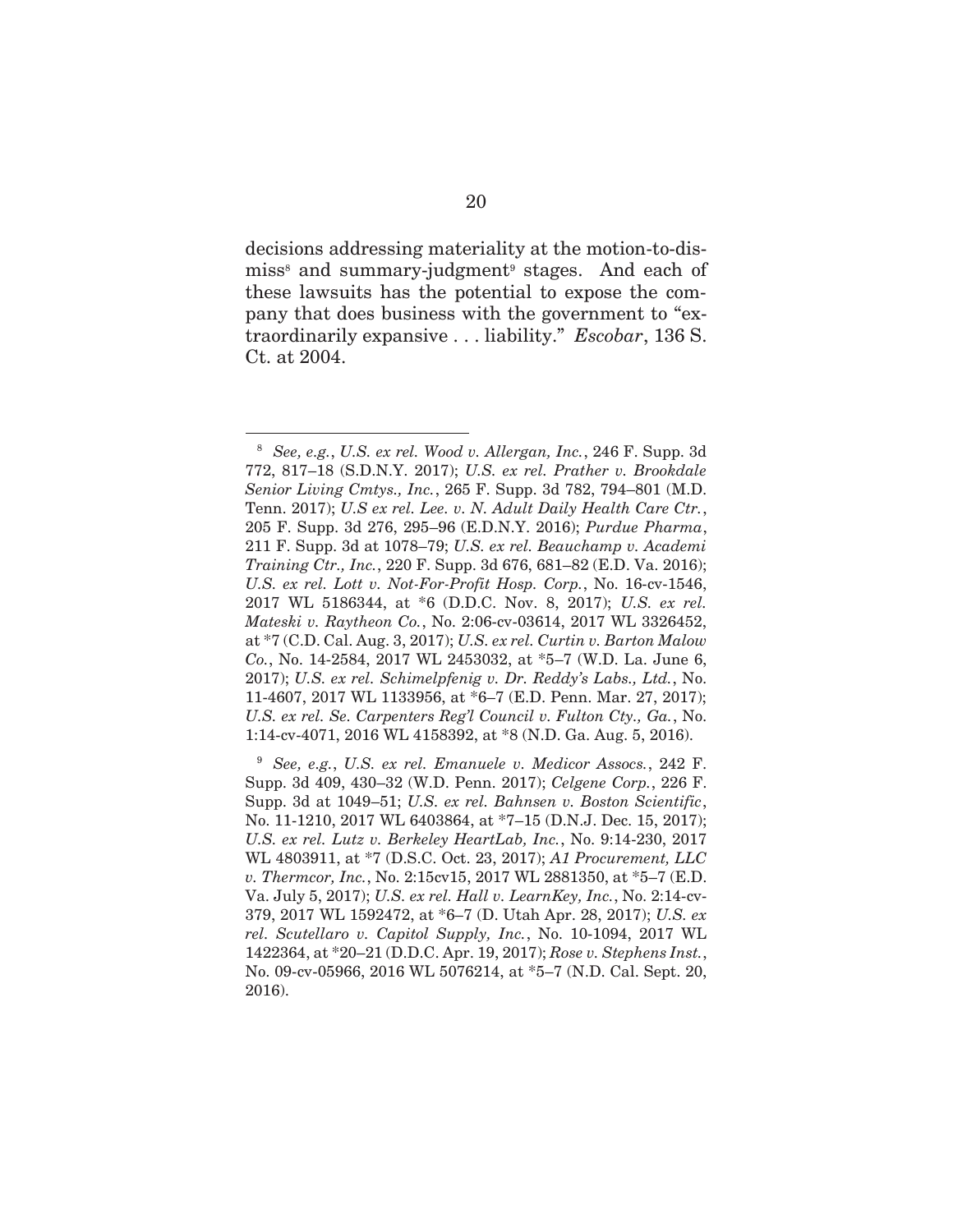The uncertainty created by the Ninth Circuit's decision creates immediate, tangible risks for CTIA's members. The FCA's broad venue provision allows *qui tam* suits to be brought in any district where the defendant "can be found, resides, transacts business," or did an act proscribed by the FCA. 31 U.S.C. § 3732(a). The Ninth Circuit is an important place of business for CTIA's members; wireless carriers employ over 15,000 people in California alone. A wouldbe relator anywhere in the country wishing to bring an FCA suit against a wireless communications company is likely to try to go to a district in the Ninth Circuit to take advantage of the circuit's permissive standard for pleading materiality.

The government's litigating position in non-intervened FCA cases further underscores the need for the Court to promptly revisit materiality. In *Escobar*, this Court rejected the government's proposed materiality standard. 136 S. Ct. at 2004. The government's response has been to try to change the materiality standard at the pleading stage by filing statements of interest in FCA cases where it has declined to intervene. *See* Daniel Wilson, Escobar *Prompts Increased DOJ Interest in FCA Cases*, Law360 (Sept. 13, 2016); *see generally* 28 U.S.C. § 517. The government's statements of interest consistently take a view of materiality that is contrary to *Escobar*, arguing that "even where the government has actual knowledge of a defendant's wrongful conduct and continues to pay claims, such action does not necessarily undermine a materiality finding because there are many good reasons . . . why the government might continue to pay claims in such circumstances." United States' Statement of Interest at 7, *U.S. ex rel. Beauchamp v.*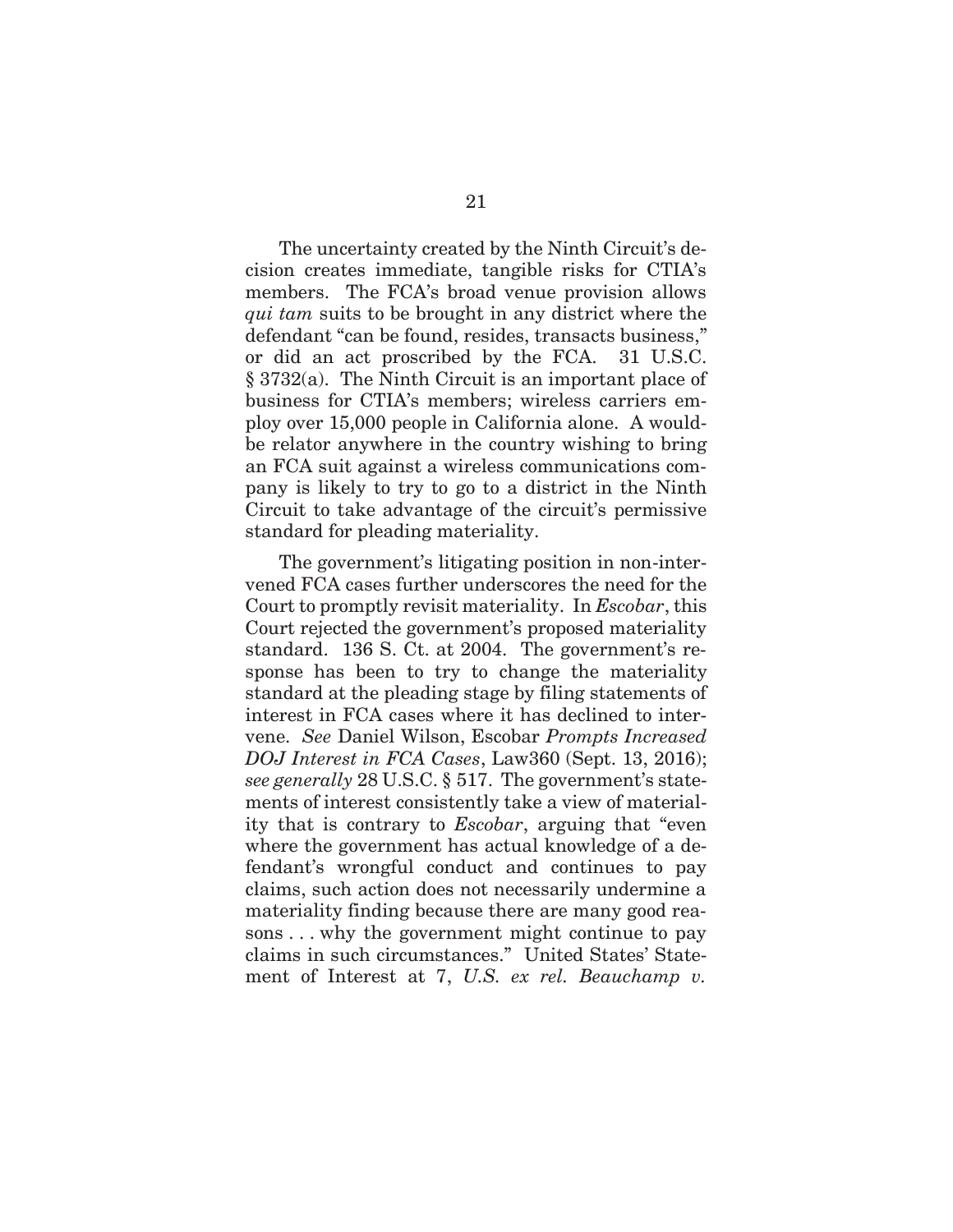### *Academi Training Ctr.*, 220 F. Supp. 3d 676 (E.D. Va. 2016) (No. 1:11-cv-371), 2016 WL 6936604, at \*1.10

In light of the substantial respect the federal courts ordinarily afford to the federal government's views, DOJ's statements of interest are likely to exert significant influence over the lower courts' resolution of materiality questions at the pleading stage. Daniel Wilson, *Gov't Statements Show Expansive View of* Escobar *Liability*, Law360 (June 16, 2017) ("a number of courts have shown their willingness to at least partially adopt the government's views"). Indeed, the Ninth Circuit adopted the government's preferred view of materiality in the decision below. *See* Pet. App. 31a. The government's aggressive attempts to relitigate *Escobar* in the lower courts lend further urgency to the need for this Court's intervention. Accordingly, there are very good reasons for the Court to grant review now.

l

<sup>10</sup> *Accord* Statement of Interest of the United States at 6–8, *U.S. ex rel. Kolchinsky v. Moody's Corp.*, No. 1:12-cv-1399 (S.D.N.Y. May 8, 2017); United States' Statement of Interest at 5, *U.S. ex rel. Zaya v. AstraZeneca Biopharmaceuticals*, No. 1:14 cv-1718 (E.D.N.Y. Aug. 8, 2016); United States' Statement of Interest at 7, *U.S. ex rel. LaPorte v. Premier Educ. Grp., L.P.*, No. 1:11-cv-3523 (D.N.J. July 13, 2016); *see also* Brief for the United States as Amicus Curiae at 24, *U.S. ex rel. Escobar v. Universal Health Servs.*, 842 F.3d 103 (1st Cir. 2016) (No. 14-1423), 2016 WL 4506190, at \*24; Brief for the United States as Amicus Curiae at 24–25, *U.S. ex rel. Chickoiyah Miller v. Heritage College*, 840 F.3d 494 (8th Cir. 2016) (No. 14-1760), 2016 WL 4975250, at \*24.